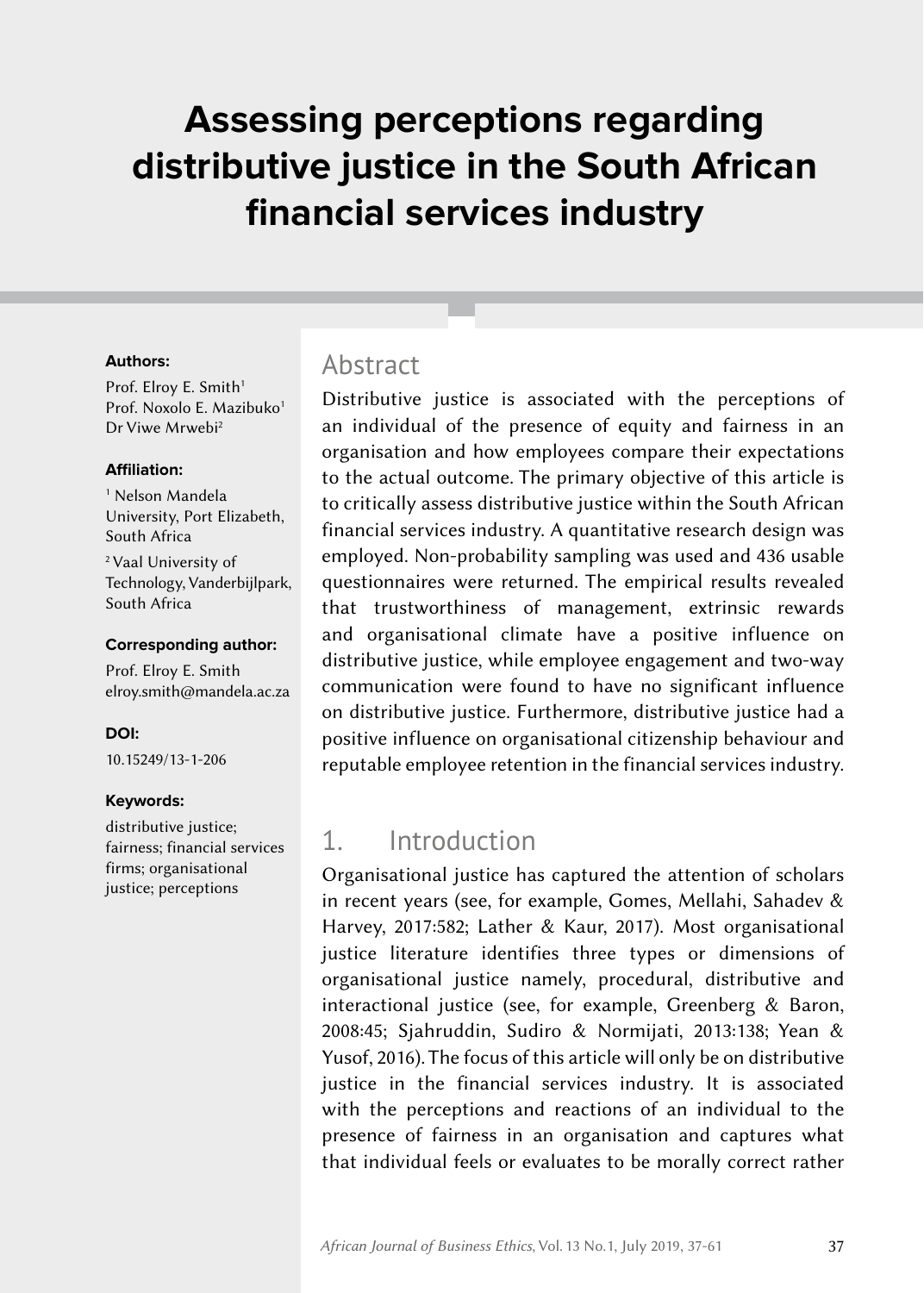than viewing it as something prescriptive (Whiteside, 2015:2). Although Ledimo (2015:27) argues that measuring organisational justice in a South African context is a concern, as the concept is multi-dimensional and there is no comprehensive definition, limited research was found on distributive justice, specifically in the financial services industry. Kim and Park (2017) are also of the opinion that research on organisational justice found that employee perceptions about justice are related to various organisational outcomes (e.g. job satisfaction, trust, organisational commitment, and organisational citizenship behaviours).

The South African financial services industry is one of the fastest-growing industries and the largest contributor to GDP with a contribution of 20% (StatsSA, 2017). However, scandals in recent years exposed a number of weaknesses in financial systems characterised by many illegal or unethical activities that came at an enormous cost to society and resulted in a significant loss of public trust in financial services as a whole (Bikhani, 2017:19). Crawshaw, Cropanzano, Bell and Nadisic (2013:885) further argue that a significant growth in theoretical and empirical research has begun to integrate how ethics might influence the administration of justice or fairness or how experiences of (in)justice motivate ethical or unethical behaviours.

In addition, since the financial services industry is composed of a diverse group of employees, several characteristics of financial services, as compared to other organisational behaviour settings, suggest the need to examine organisational justice in this context (Butt & Atif, 2015:36). Against this background, this study will thus focus on the nature, extent and impact of organisational justice, with specific reference to distributive justice within the financial services industry in South Africa.

### 2. Problem statement

Shah, Anwar and Irani (2017:240) postulate that a feature of the global economic and financial crisis has been that many organisations were faced with the hurdle of downsizing and occasional collapse as a result of unethical behaviour by some of their employees. Buys and Van Niekerk (2014:110) postulate that the financial services industry plays a critical role in the economic development and growth of the country, yet the problem within the industry is that managers and employees are not fully conversant with what constitutes organisational justice and injustice, which creates an environment of misunderstanding that is not conducive for effective work relations. Lown, Osler, Strahan and Sufi (2000) are also of the opinion that managers and supervisors in the financial services industry often create a platform of favouritism and employees display negative attitudes towards their job and the organisation. These perceived injustices such as favouritism, nepotism, unfair dismissal and tokenism create a situation where employees perceive themselves as being unjustly treated. Furthermore, other perceived injustices, which can be clearly attributed to a distributive unjust organisation, are propelled by a situation where employees with the same job and responsibilities are paid and rewarded unequally. This could create tension amongst workers. These employees often retaliate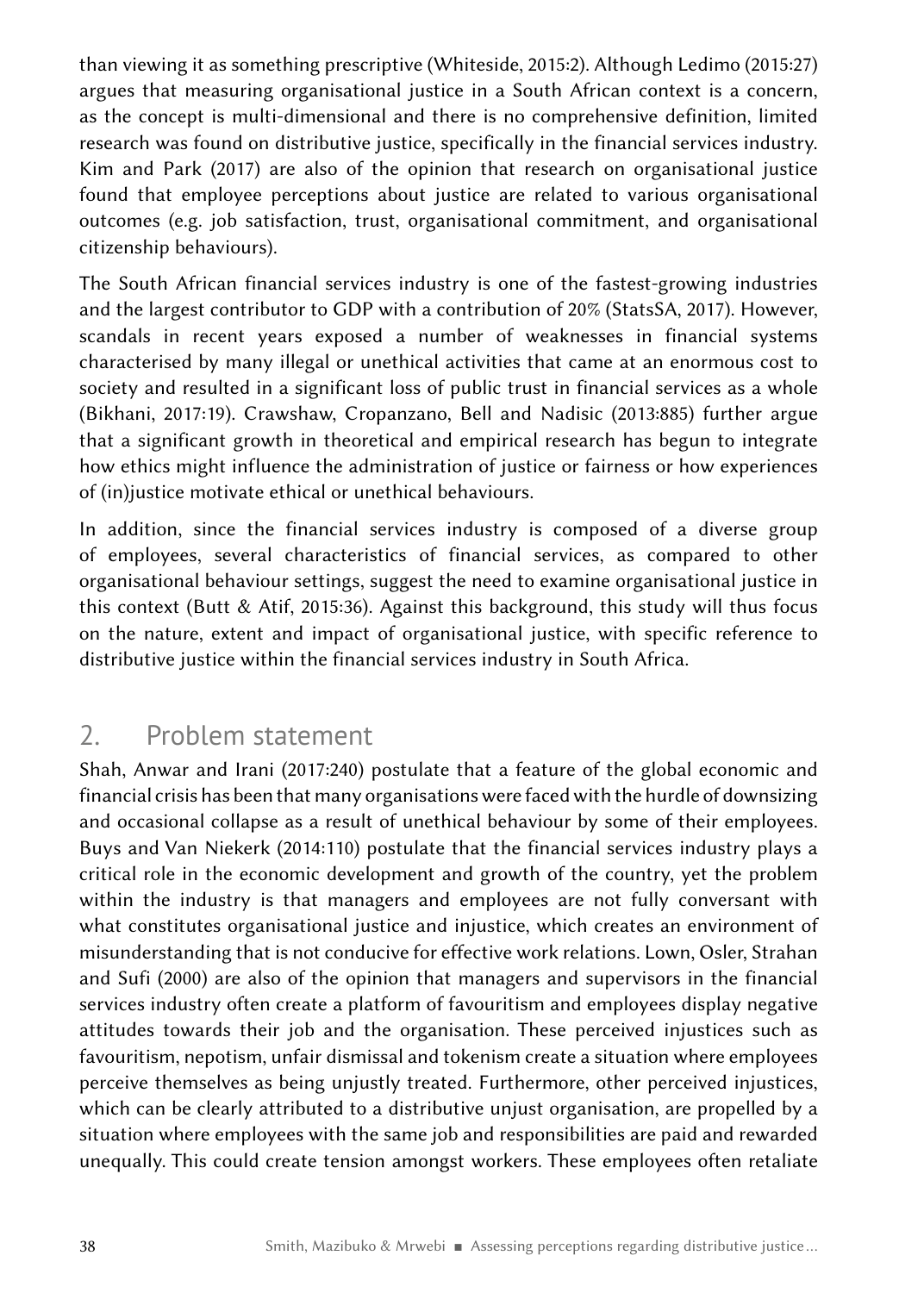by displaying negative attitudes (Botha, 2015:34). According to Wan (2017), perceptions of organisational justice are widely recognised as an influential factor in employee attitudes and behaviours in the workplace.

Rupp, Wright, Aryee and Luo (2015:15) concur that values and norms about what is considered fair and ethical underlie how individuals perceive and evaluate the behaviours and decisions of others, and also drive the reactions (or sanctions) against those who violate them. Although three main types of organisational justice are identified in the literature (see, for example, Srivastava, 2015:666; Cropanzano, Bowen & Gilliland, 2007:34), namely distributive, procedural and interactional justice, this article focuses only on distributive justice. This led to the following main research question to be addressed in this study: *What is the nature and extent of organisational justice, with specific reference to distributive justice, within the financial services industry in South Africa?* 

## 3. Research objectives

The primary objective of this article is to analyse the perceptions regarding distributive justice within the South African financial services industry. The secondary research objectives are identified as:

- To critically review the literature pertaining to distributive justice;
- To identify the factors that could impact on distributive justice;
- To empirically assess the views of employees and managers with regard to distributive justice in the South African financial services industry; and
- To provide guidelines in terms of how distributive justice can be effectively implemented and improved in the South African financial services industry.

## 4. Theoretical overview of organisational justice

### 4.1 Clarification of key concepts

Moliner, Cropanzano and Martínez-Tur (2017) state that organisational justice refers to how an employee judges the behaviour of the organisation and the employees' resulting attitudes and behaviour towards perceived fairness. It refers to employees' perceptions of the fairness of decision-making and decision-making processes and the influences of these perceptions on workplace behaviour (Colquitt & Zipay, 2015). Muchinsky (2003:314) further explains that organisational justice concerns itself with the fair treatment of people within organisations. It can be regarded as a limited form of social justice that can be defined as fair and proper administration of laws that conform to the natural law that all persons should be treated without prejudice, irrespective of factors such as ethnic origin, gender, possession, race and religion, amongst others. Fairness can be questioned both in the processes followed as well as in decisions being made. Organisational justice could be divided into three distinct dimensions, namely, distributive, procedural and interactional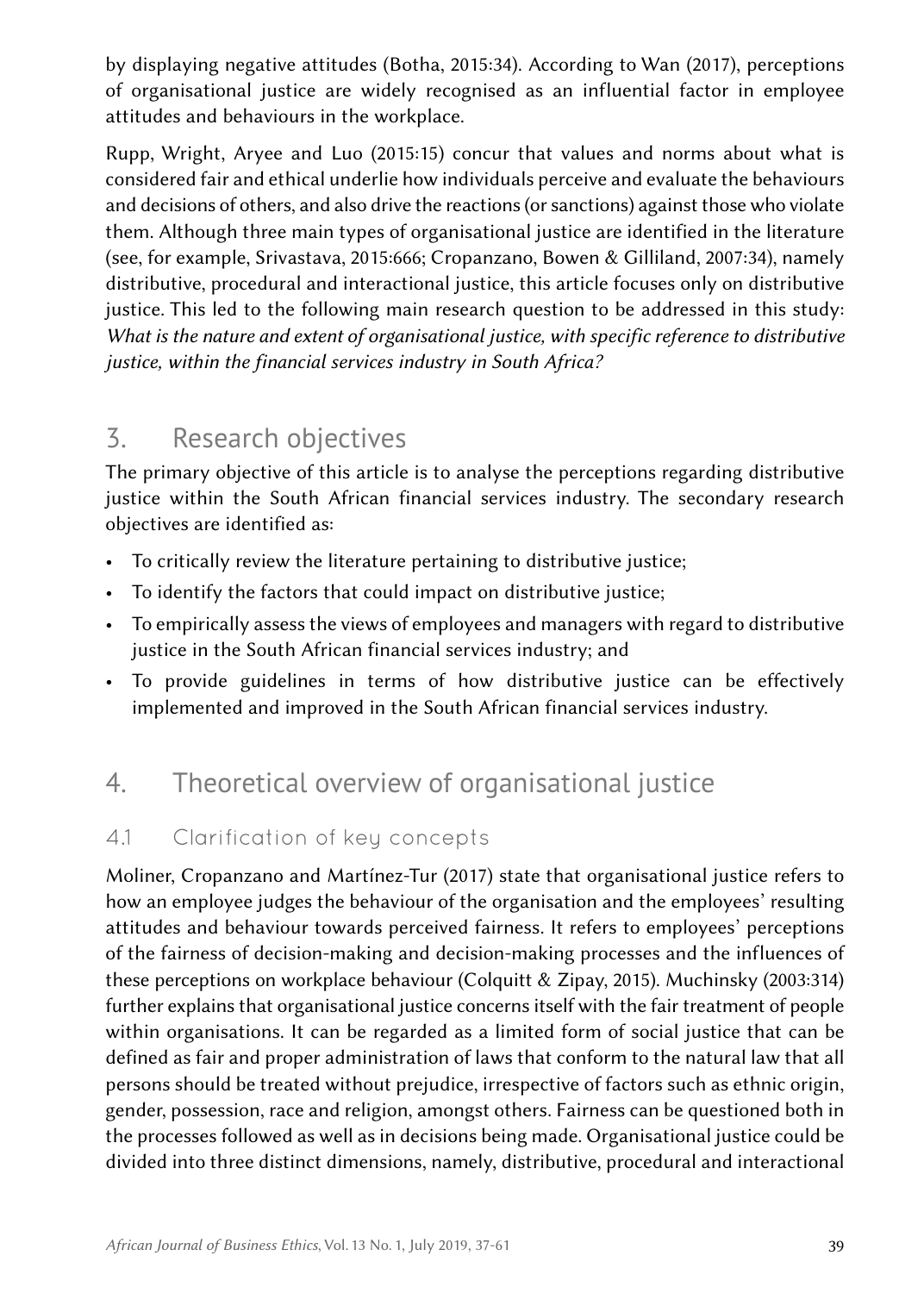justice, which is further divided into interpersonal and informational justice (Greenberg & Baron, 2008:44). This article will focus only on distributive organisational justice.

### 4.1.1 Distributive justice

Distributive justice is primarily concerned with how the outcomes of the organisation are divulged in terms of creating fairness (Maiese, 2013:51). It thus relates to the degree to which decisions by managers are perceived as fair in terms of distribution and allocation of outcomes, for example, promotions and salaries. It also relates to the degree to which managerial decisions allocate rewards in an equitable and fair manner to employees (Lamont, 2017). Distributive justice focuses on people's belief that they have received a fair amount of pay and recognition in relation to exerted effort which could have a great impact on employees' work satisfaction and motivation levels when equal pay is justly distributed.

### 4.1.2 Procedural justice

Procedural justice refers to the means by which outcomes are allocated but not specifically to the outcomes themselves, by establishing certain principles specifying and governing the role of participants during the decision-making process (Niehoff & Moorman, 2010:356). Procedural justice thus refers to the degree of fairness that is exercised during the process of making decisions or creating procedures, and relates to perceptions that affect employees and the degree to which fair methods and guidelines are used when allocation decisions are made (Drahos, 2017:46). Procedural justice and employees' perceptions of fairness of the procedures can be improved if employees are afforded an opportunity to voice their views in the decision-making process.

#### 4.1.3 Interactional justice

Rani, Garg and Rastogi (2012:185) state that interactional justice focuses on how employees are treated during the decision-making process and thus the quality of the interpersonal interaction between the employees and the employers in an organisation. According to Ololube (2016:432), there are two aspects of interactional justice. The first part is called *informational justice* and refers to whether one is truthful and provides adequate justifications when things go wrong. The second part is called *interpersonal justice* and refers to the respect and dignity with which one treats others.

### 4.2 Evolution of distributive justice movement

The distributive justice movement emanated and can be traced back to the 1950s and is primarily concerned with equity in the allocation of resources. The matter of distributive justice, which concerns itself with the allocation of resources, has been a major concern for social scientists for decades (Lather & Kaur, 2015:7‑25).

Attention to social comparison was created whereby people's responses were seen as primarily dependent upon the comparison with the outcomes of others against whom people judge themselves and less on the absolute levels of their own outcomes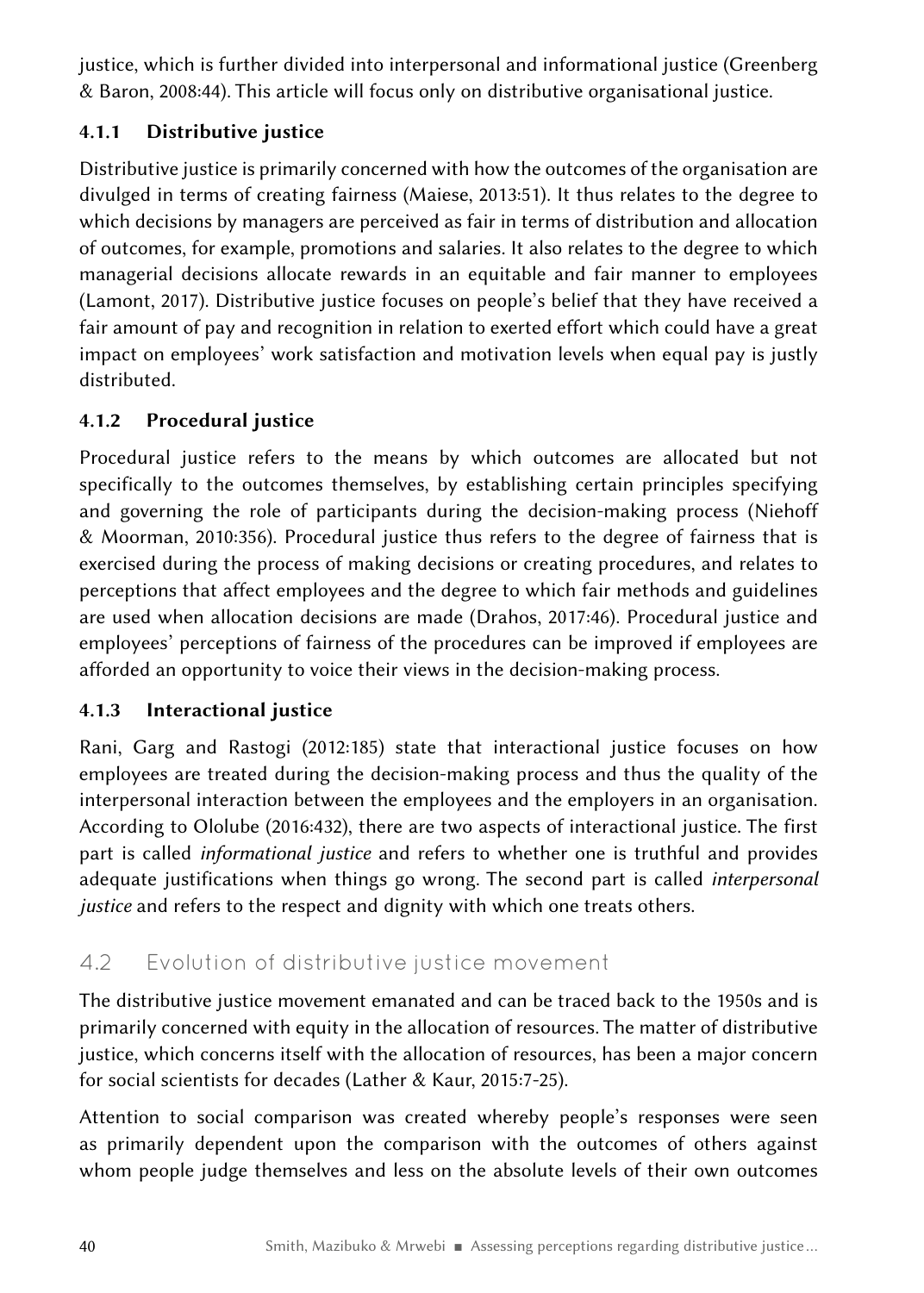(Festinger, 1954:120). Distributive justice was perceived as that of establishing the importance of social comparison processes in judging satisfaction with outcomes.

The social exchange process emanated from Homans (1961) and is defined as the process by which one person acts in accordance with the reaction of another. It is envisaged that individuals involved in the social exchange processes and relationships have perceptions regarding the possibility that one party may be getting more benefit from the exchange compared to the other one. Distributive injustice arises when the returns are less than the investment, which results in resentment, anger and bitterness.

The equity theory, developed in 1963 by Adams, also played an important role in contributing to the organisational justice concept. Equity theory focuses on determining whether the distribution of resources is fair to both relational partners. Equity is measured by comparing the ratio of contributions (or costs) and benefits (or rewards) for each person. It was envisaged that people relate their outcomes to the corresponding ratios of other people (Hatfield, Salmon & Rapson, 2011:101). In advocating the uses of alternative allocation norms, Leventhal, Karuza and Fry (1980) significantly broadened the scope and definition of distributive justice. This means that fair outcomes are determined and result in allocation norms that benefit the achievement of key goals. It is therefore clearly described that the acknowledgements of allocation decisions should be described more accurately amongst the multiple allocation norms.

### 4.3 Perspectives on distributive justice

Distributive justice is a concept that addresses the ownership of goods in a society. It assumes that there is a large amount of fairness in the distribution of goods. Equal work should provide individuals with an equal outcome in terms of goods acquired or the ability to acquire goods. Distributive justice is absent and unfairness is perceived when equal work does not produce equal outcomes or when an individual or a group acquires a disproportionate amount of goods (Dutton & Ragins, 2017). The definition of distributive justice shows that there are three principles involved as indicated below.

#### 4.3.1 Equality

Equality ensures that every member of society has a basic number of goods regardless of how much work they have done or executed in terms of realising organisational goals (Thompson, 2018:5). According to O'Brien (2017:6), equality affects two areas of distributive justice, namely opportunities and outcomes. Equality of opportunity is found when all members of a society are allowed to participate in acquiring goods. However, equality of outcome is more relative and does not guarantee that all members of a society will receive the same number of goods. It does guarantee that equal work will produce an equal amount of goods.

#### 4.3.2 Proportionality

Proportionality is similar to the equality of outcome. It is based on the idea that equal work produces equal outcomes. It is found more often in relative circumstances. If two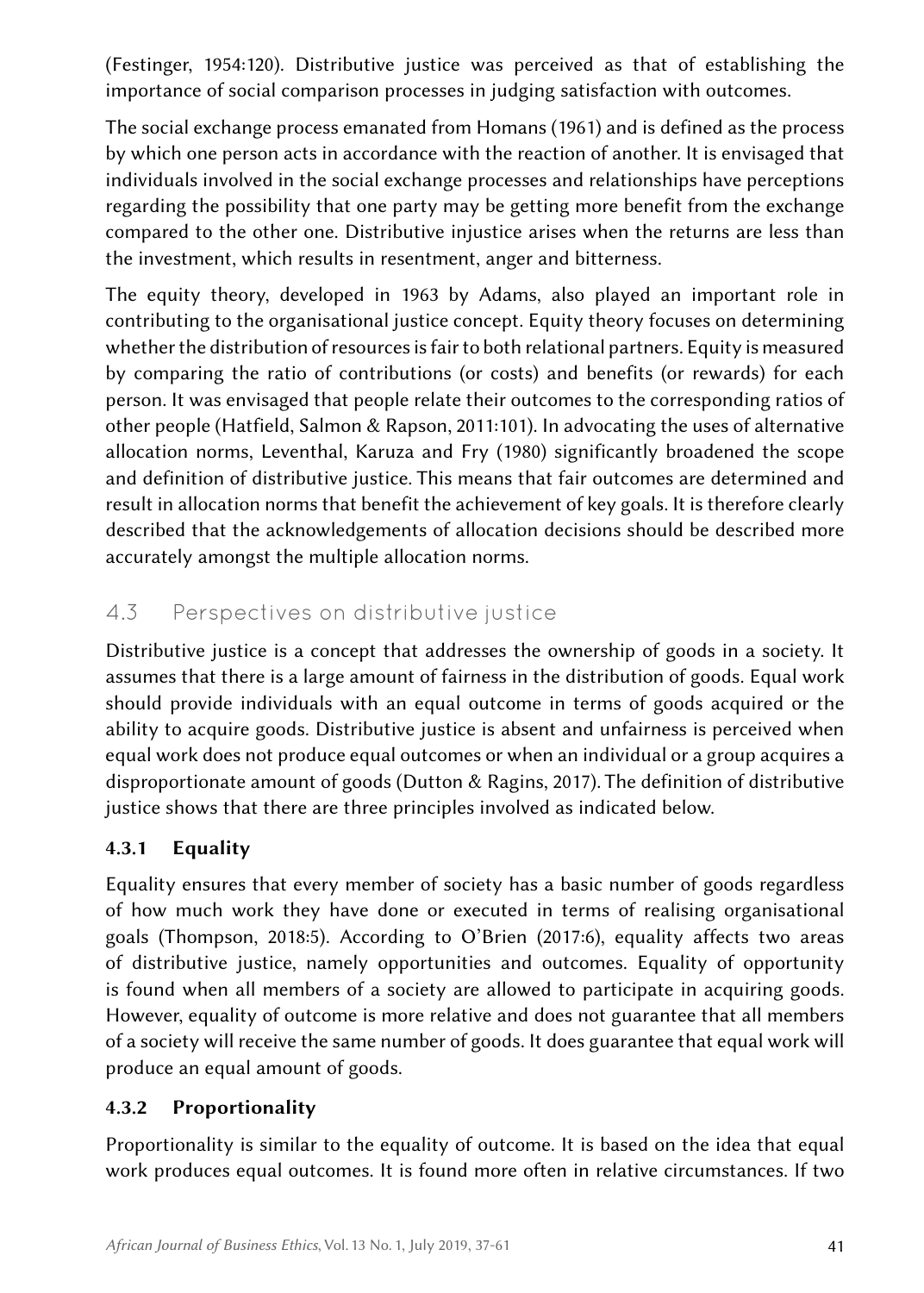workers performed the exact same job for the exact same length of time (with a similar amount of experience), then, if distributive justice is at play, both workers will be able to acquire the same amount of goods (Haydin, 2018).

#### 4.3.3 Fairness

Fairness is defined as just and reasonable treatment in accordance with accepted rules or principles. Treating all people equally and applying reasonable punishments only when rules are broken, is an example of fairness (Resher, 2018). Carter, Mossholder and Harris (2018), state that fairness in the workplace is about respecting, and advancing, the human rights of all employees. Businesses can only flourish in societies in which human rights are respected, advanced and upheld.

Cropanzano and Ambrose (2001:135) propose that the employee will compare his or her expectations to the actual outcomes to exercise judgement. Employees will feel that the outcome was fair if his or her expectations have been met or exceeded. Yet, when expectations have been violated and the outcomes fall short of what was anticipated he/she will experience a sense of injustice. Procedures in which people are treated differently are usually considered unfair. Muchinsky (2003:316) warns that these types of disagreements on what is fair or unfair are not uncommon. The organisation should typically seek to gain consensus regarding which rule is the fairest to follow when distributing rewards. Perceptions of fairness play an important role in an employee's decisions to co-operate. Anik, Aknin, Norton and Dunn (2009) state that perceptions are formed whether the procedure and the distribution process are fair or not. The manner in which the distribution is made and the final outcome is evaluated by the individual. Socio-emotional benefits are symbolic and are concerned with an individual's identification, standing and status within a group.

## 5. Proposed hypothetical model and hypotheses of the study

The hypothetical model of this study was based on three previous studies and models of organisational justice namely, Lavelle, Rupp and Brockner (2007); Kang's model (2007) and Rupp's model (2011).

Lavelle *et al*. (2007:852) developed a multi-foci approach to justice, social exchange and citizenship behaviour and opine that employees use multiple parties to create perceptions of organisational justice. These assessments will impact on the level of social exchange between the employee and a particular party and are more likely to reciprocate feelings of justice and social exchange by directing their attitude and behaviours to the focal party. Distributive justice is embedded in the model for social exchange, which can affect relationships and effectively predict organisationally-directed outcomes and organisational identification.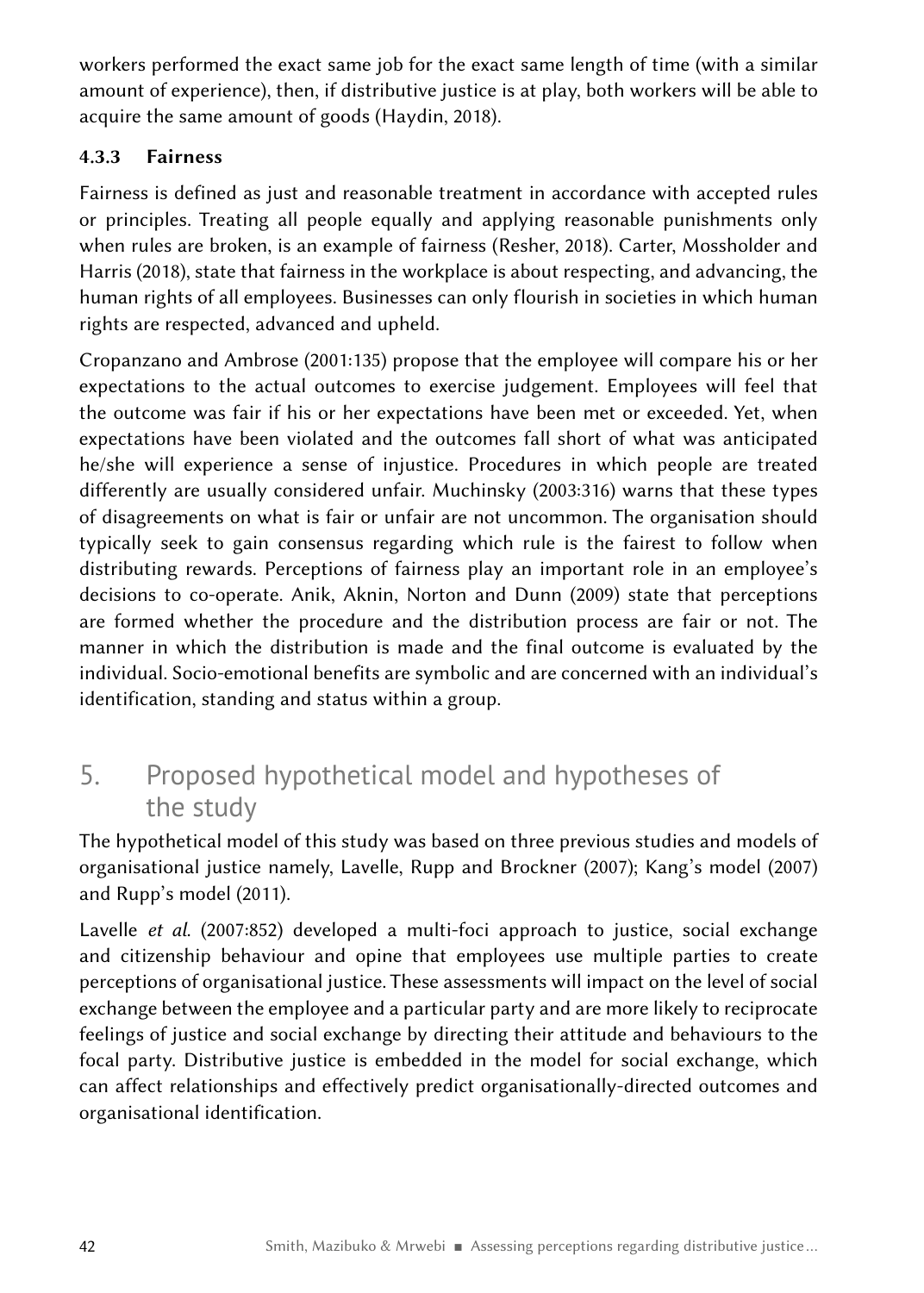Kang's (2007:90) organisational justice model postulates that employee justice perceptions are a predictor of their motivation to participate in training (Konovsky & Cropanzano, 1993:701). Perceptions of employees' justice are perceived as benefits of training that affect employee motivation to participate in training activities. Organisational justice can effectively predetermine the willingness of employees to effectively participate in training programmes.

Rupp's (2011:81) justice process model postulates that employees are confronted with work-related events on a daily basis. The experience of these events creates various psychological processes. The formation of justice judgements and holding others accountable for unjust acts and development of relationships is critical for those parties that are accountable for justice-related events and development of employees' subsequent attitudinal and behavioural responses. The proposed hypothetical model of this study, representing the various relationships or factors influencing distributive justice in the South African financial services industry and the perceived outcomes, is depicted in Figure 1.



Figure 1: Proposed hypothetical model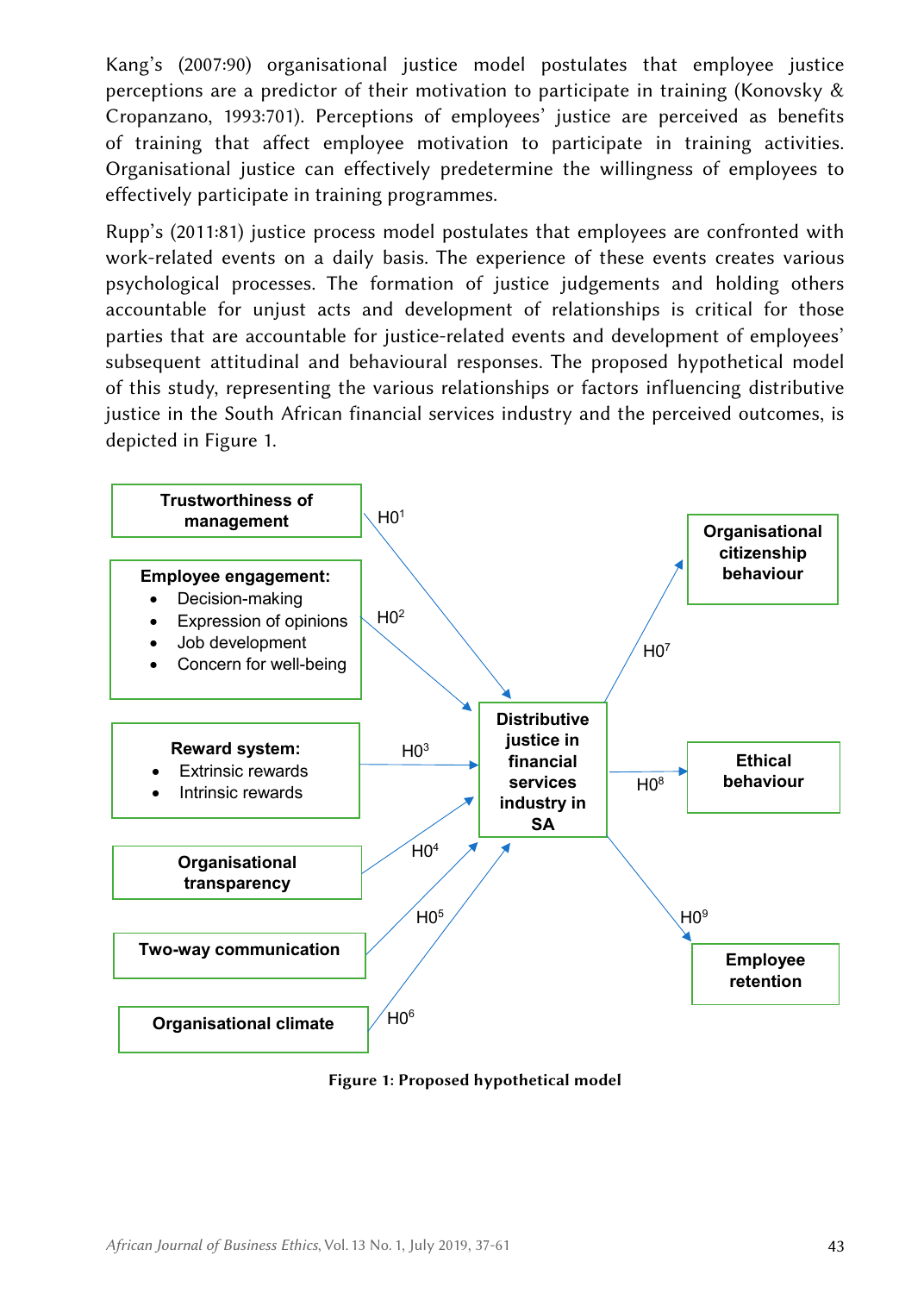The following null-hypotheses are to be addressed in this article.

### a) First set of hypotheses: Relationships between the independent variables and the mediating variable

- H0<sup>1</sup>: Trustworthiness of management does not influence distributive justice in the financial services industry.
- H02 : *Employee engagement* (as measured by involvement in decision-making, expression of opinions, job development and concern for well-being) does not influence distributive justice in the financial services industry.
- H03 : *Reward systems* (as measured by extrinsic and intrinsic rewards) do not influence distributive justice in the financial services industry.
- H04 : *Organisational transparency* does not influence distributive justice in the financial services industry.
- H05 : *Two‑way communication* does not influence distributive justice in the financial services industry.
- H0<sup>6</sup>: Organisational climate (as measured by supervisory style and organisational support) does not influence distributive justice in the financial services industry.

#### b) Second set of hypotheses: Relationships between the mediating variable and the dependent variables (outcomes)

- H07 : Distributive justice does not influence *organisational citizenship behaviour* in the financial services industry.
- H08 : Distributive justice does not influence *ethical behaviour* in the financial services industry.
- H09 : Distributive justice does not influence *employee retention* in the financial services industry.

### 6. Operationalisation of study variables and scale development

Table 1 outlines the operationalisation of the study variables used in the conceptual model and the scale development of the measuring instrument.

|  |  |  |  | Table 1: Operationalisation of study variables and scale development of measuring instrument |
|--|--|--|--|----------------------------------------------------------------------------------------------|
|--|--|--|--|----------------------------------------------------------------------------------------------|

| <b>Operationalisation of factors</b>                                                                                                                                                          | No. of<br>items | <b>Authors/Sources</b>                                                                                                                           |
|-----------------------------------------------------------------------------------------------------------------------------------------------------------------------------------------------|-----------------|--------------------------------------------------------------------------------------------------------------------------------------------------|
| Trustworthiness refers to the propensity to<br>become vulnerable with respect to another<br>party. A socially confirmed expectation to deal<br>with all pertinent issues and strategic goals. | 5               | Cropanzano et al. (2007);<br>Haliru & Mokhtar (2015);<br>Rawlins (2008);<br>Reiche, Cardona, Lee & Canela (2014);<br>Roy, Devlin & Sekhon (2015) |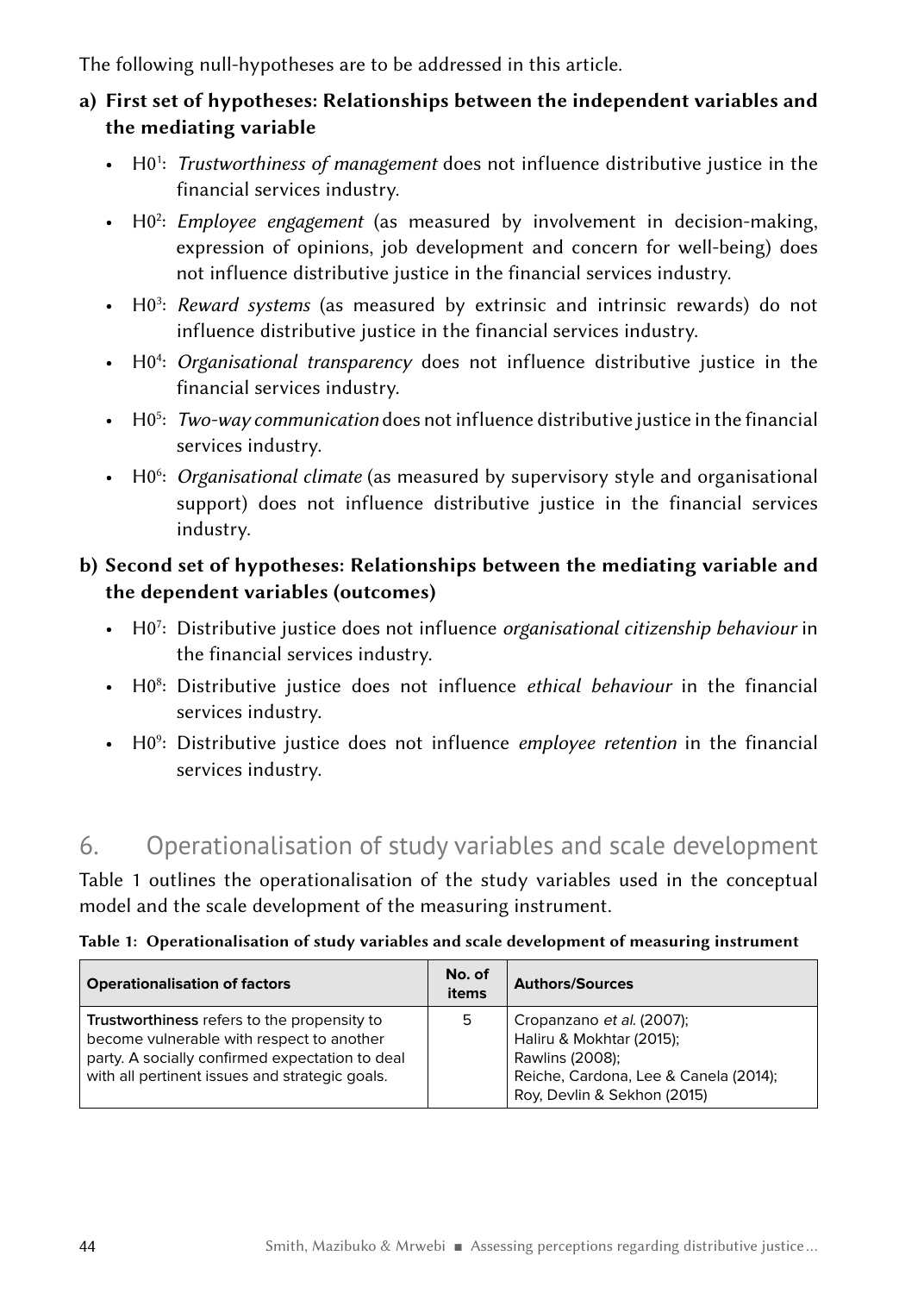| <b>Operationalisation of factors</b>                                                                                                                                                                                                                              | No. of<br>items | <b>Authors/Sources</b>                                                                                                                                                                                                                                                      |
|-------------------------------------------------------------------------------------------------------------------------------------------------------------------------------------------------------------------------------------------------------------------|-----------------|-----------------------------------------------------------------------------------------------------------------------------------------------------------------------------------------------------------------------------------------------------------------------------|
| Employee engagement refers to the mutual<br>commitment between employers and<br>employees to do things to help one another<br>to achieve goals and aspirations.                                                                                                   | 12 <sup>°</sup> | Al-Tit & Hunitie (2015);<br>Lavelle et al. (2007);<br>Markos & Sridevi (2010);<br>Pettigrew (2014)                                                                                                                                                                          |
| Reward system refers to all monetary and<br>non-monetary compensation and incentives<br>provided by the firm to employees in return<br>for their contributions in terms of their physical<br>and mental effort. This includes extrinsic and<br>intrinsic rewards. | 10              | Kang (2007);<br>Khan, Shalid, Nawab & Wali (2013);<br>Rubina, Umar & Fahad (2013);<br>Snelgar, Renard & Venter (2013);<br>Yasmeen, Farooq & Asghar (2013:938)                                                                                                               |
| Organisational transparency can be defined<br>as an ability to divulge information to its<br>employees in order to create an effective<br>understanding between the organisation and<br>its employees.                                                            | 5               | Rupp (2011);<br>Schnakenberg & Tomlinson (2016);<br>Sturges (2007)                                                                                                                                                                                                          |
| Two-way communication refers to sending<br>the message and feedback between the<br>sender and the receiver by employing tools<br>of persuasion and negotiation.                                                                                                   | 5               | Lavelle et al. (2007);<br>Morsing & Schultz (2006);<br>Taran & Gächter (2012);<br>Versosa & Garcia (2009)                                                                                                                                                                   |
| Organisational climate refers to conditions<br>within an organisation as viewed by its<br>employees and usually describes practices<br>involved in communication, conflict, leadership<br>and rewards.                                                            | 5               | Cojocaru & Stoican (2010);<br>Cooper, Cartwight & Earley (2001);<br>Kang (2007);<br>Lavelle et al. (2007);<br>Martins & Von der Ohe (2003);<br>Noordin, Omar, Sehan & Idrus (2010);<br>Rhoades & Eisenberger (2002);<br>Rupp (2011:81);<br>Schneider, Erhart & Macey (2013) |
| Organisational citizenship behaviour<br>describes an employee's commitment within<br>an organisation that is not part of his or her<br>contractual tasks and is usually discretionary<br>in nature.                                                               | 5               | Crawshaw et al. (2013);<br>Konovsky & Pugh (1994);<br>Lavelle et al. (2007);<br>Mooroman (1991);<br>Organ, Podsakoff & Mackenzie (2006);<br>Podsakoff & Mackenzie (2012)                                                                                                    |
| Ethical behaviour refers to acting in ways<br>consistent with what society and individuals<br>typically think are good values and moral<br>principles that include honesty, fairness,<br>equality, dignity, diversity and individual rights.                      | 5               | De Cremer, Mayer & Schminke (2010);<br>Rupp (2011);<br>Treviño, Butterfield & MacCabe (2001);<br>Trevino, Weaver & Reynolds (2006)                                                                                                                                          |
| Employee retention refers to a voluntary move<br>by an organisation to create an environment<br>which engages the employee for the long<br>term with the purpose of preventing loss of<br>competent employees from the organisation.                              | 5               | Hausknecht, Rodda & Howard (2009);<br>Nwokocha & Iheriohanma (2012);<br>Rupp (2011);<br>Samuel & Chipunza (2009);<br>Smit & Cronje (2002);<br>Veloso et al. (2014)                                                                                                          |
| Distributive justice refers to the role in the<br>workplace and employees' perceptions of<br>fairness in decision-making and processes<br>which influence the workplace behaviour.                                                                                | 5               | Colquitt & Rodell (2011);<br>Cropanzano & Ambrose (2001);<br>Cropanzano & Greenberg (1997);<br>Kang (2007);<br>Niehoff & Moorman (2010)                                                                                                                                     |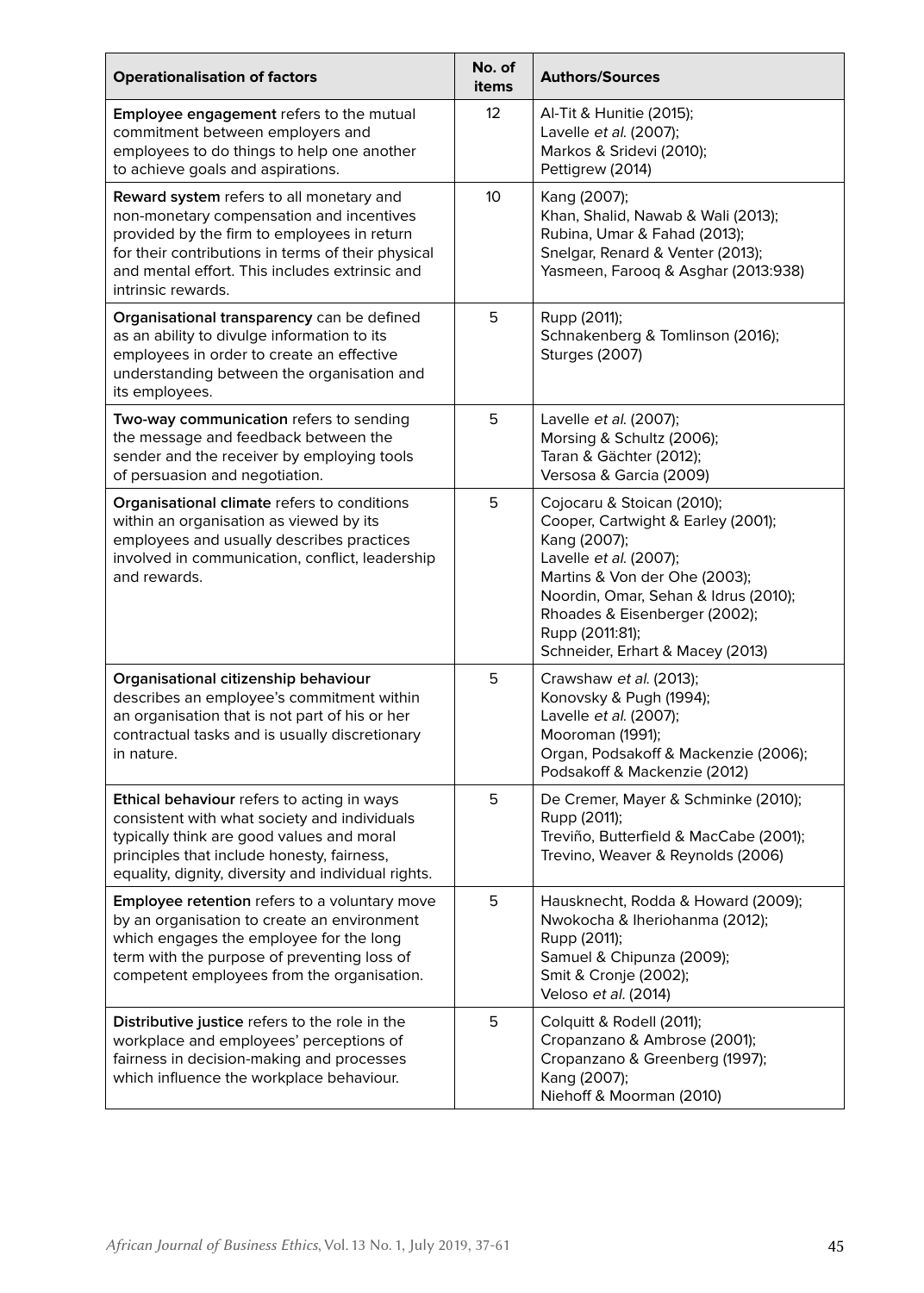### 7. Research design and methodology

### 7.1 Research paradigm

The positivistic research paradigm is employed in this study and quantitative data are collected. Aspects of the social world and social phenomena are measured using a large set of data and statistical analysis.

### 7.2 Research approach

Given the nature of the study, the research approaches followed in this study are exploratory and descriptive in nature. The aim is to explore a relatively new area and describe respondents' perceptions regarding organisational justice in the South African financial services industry.

### 7.3 Population and sampling

The population of this study comprised all the financial services firms such as banking, insurance and financial accounting and auditing firms operating in South Africa within the four provinces of the Eastern Cape, Western Cape, Gauteng and KwaZulu-Natal. For the purposes of this study, a non‑probability sampling technique is used, specifically convenience and judgemental sampling. The study aimed to gather responses from 800 employees of financial services firms from the four selected provinces in South Africa. Fieldworkers were instructed to obtain more or less an even amount of responses from employees and managers from banking, insurance and accounting and auditing firms within these four designated provinces. As these type of firms are mainly located in larger cities, Johannesburg, Pretoria, Cape Town, Port Elizabeth, Grahamstown, Durban and Bloemfontein were mainly targeted.

### 7.4 Data collection

According to Neuman (2003:160), data collection can be defined as the empirical evidence or information that one carefully gathers based on certain rules and procedures. Secondary data is composed of existing literature on organisational justice which forms the basis for the conceptual framework, upon which the frame of reference of the study was built. Secondary data sources for the literature review were obtained through conducting international and national data searches,through the use of journal articles, textbooks and the internet. The primary data for this study was obtained using the survey method by means of self-administered structured questionnaires. In this regard, the aim was to target 800 employees in financial services firms (200 employees from Eastern Cape, KwaZulu-Natal, Gauteng and Western Cape). A total of 436 usable questionnaires were obtained (effective response rate of 54%). Ethical clearance was obtained before the empirical study was conducted.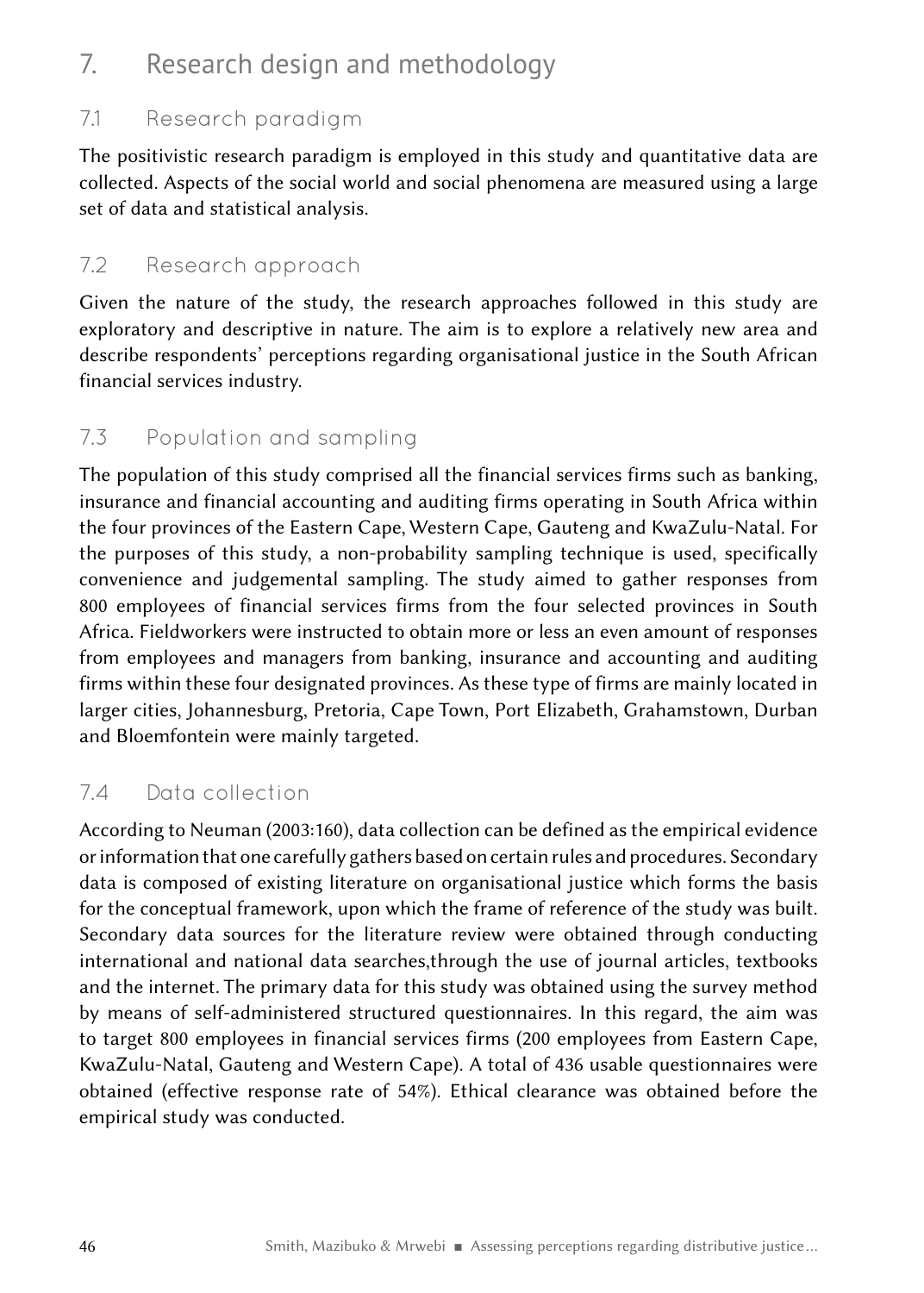### 7.5 Questionnaire design

Questionnaires usually consist of a combination of factual and opinion-related questions. Self-administered structured questionnaires with closed-ended questions were used. The statements or questionnaire items were developed from existing scales and based on literature, as indicated in Table 1. A few items were self-developed by the researchers. The questionnaire consisted of four sections:

- *Section A* investigated the role of the independent variables (six factors) on distributive justice, using a seven-point ordinal Likert-type scale.
- *Section B* analysed perceptions regarding distributive justice in the South African financial services firms according to a seven-point Likert scale.
- *Section C* analysed the impact of distributive justice on the dependent variables (three outcomes) using a seven-point ordinal Likert-type scale.
- *Section D* solicited the background information of the respondents (e.g. gender, age, ethnic group, educational background etc.), using nominal scale questions.

### 7.6 Data analysis

Data collected was transferred to an Excel spread sheet and analysed by means of the Statistica computer programme. Various statistical methods were used in this study. Descriptive statistics through measures of central tendency (mean) and dispersion (standard deviation) were used. Frequency distributions expressed as percentages were presented in the form of tables. Cronbach's alpha coefficients were used to assess the internal reliability of the study variables (cut-off point 0.80). Both face and content validity were assessed through a pilot study, expert judgement (management, ethics and statistical experts) and a thorough literature study. Exploratory factor analysis was used to assess construct validity. A cut-off point of 0.5 was used and at least three items should load per factor to be regarded as acceptable. Regression analysis was used to test relationships between the dependent and independent variables and to test the stated null-hypotheses of the study.

### 8. Empirical results

### 8.1 Demographical profile of respondents

The demographical profile of the respondents of the study is depicted in Table 2. For the purpose of this study, nine categorical or demographical variables were used. As this article forms part of a bigger study and organisational justice is a contemporary issue, it was deemed necessary to include these demographical variables to reflect diversity in the workplace.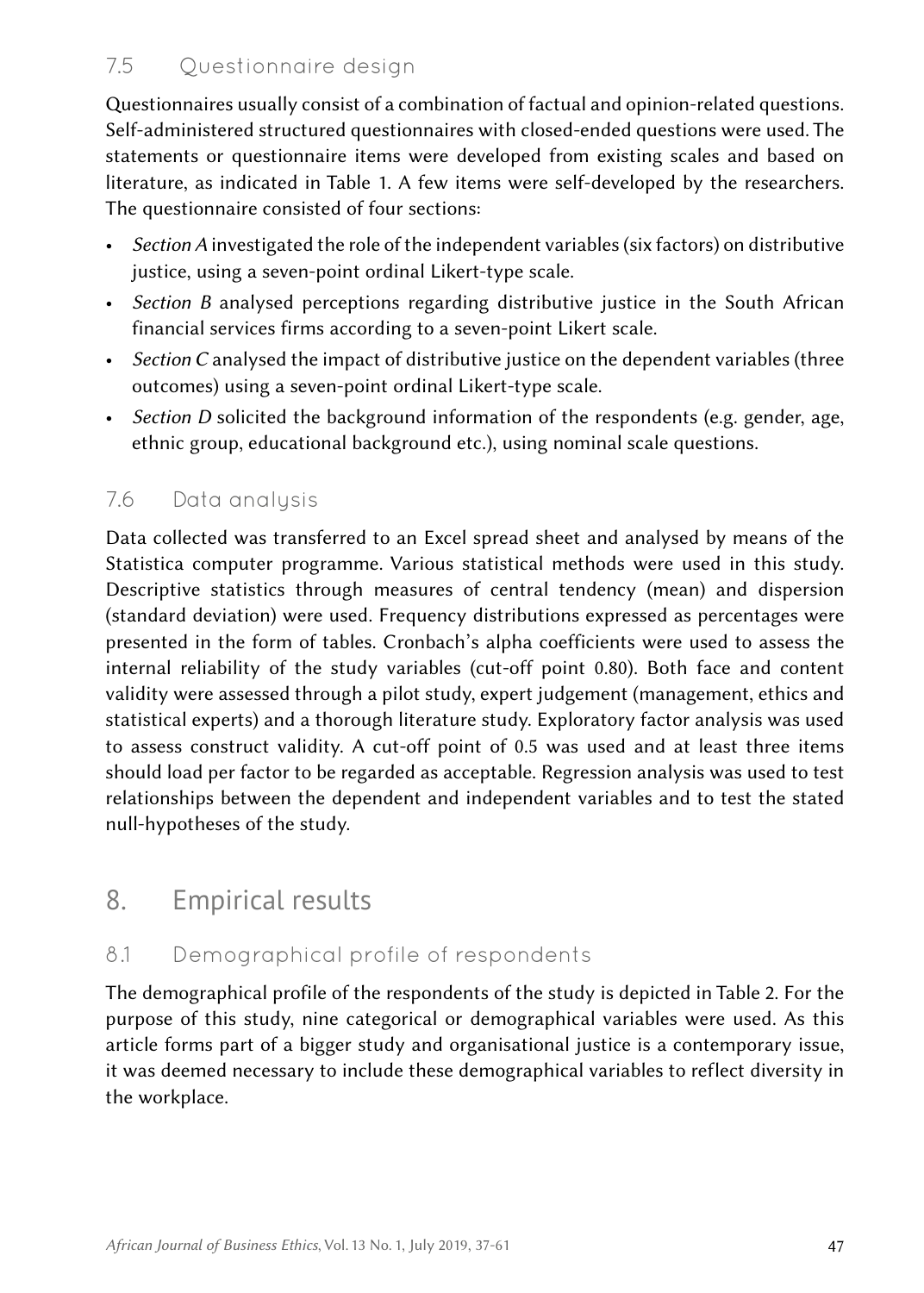| <b>Demographics</b>                  | Range                       | %              |
|--------------------------------------|-----------------------------|----------------|
| Age                                  | Less than 20                | 11             |
|                                      | 21-30                       | 34             |
|                                      | 31-40                       | 36             |
|                                      | 41-50                       | 16             |
|                                      | 51-60                       | 3              |
| Gender                               | Female                      | 58             |
|                                      | Male                        | 42             |
| <b>Ethnic classification</b>         | African                     | 60             |
|                                      | Coloured                    | 19             |
|                                      | Indian                      | 8              |
|                                      | White                       | 12             |
|                                      | Other                       | $\mathbf{1}$   |
| <b>Highest qualification</b>         | Grade 11 and lower          | $\overline{2}$ |
|                                      | Grade 12                    | 21             |
|                                      | Diploma or N-certificate    | 28             |
|                                      | Bachelor's degree           | 28             |
|                                      | Postgraduate degree/diploma | 21             |
|                                      | Other                       | 0              |
| Position in the organisation         | CEO/owner                   | $\overline{2}$ |
|                                      | Manager/supervisor          | 17             |
|                                      | Employee                    | 64             |
|                                      | Professional                | 10             |
|                                      | Other                       | 7              |
| Length of current employment (years) | $1-5$                       | 35             |
|                                      | $6-10$                      | 25             |
|                                      | $11 - 15$                   | 26             |
|                                      | $16 - 20$                   | 11             |
|                                      | Above 21                    | 3              |
| Employment size of organisation      | Small (less than 50)        | 19             |
|                                      | Medium (51-199)             | 52             |
|                                      | Large (200+)                | 28             |
| Years in existence of organisation   | 1-5 years                   | 23             |
|                                      | 6-10 years                  | 28             |
|                                      | 11-15 years                 | 21             |
|                                      | $16$ years +                | 27             |
| Types of financial services industry | Banking                     | 24             |
|                                      | Insurance                   | 36             |
|                                      | Accounting /auditing        | 35             |
|                                      | Other                       | 5              |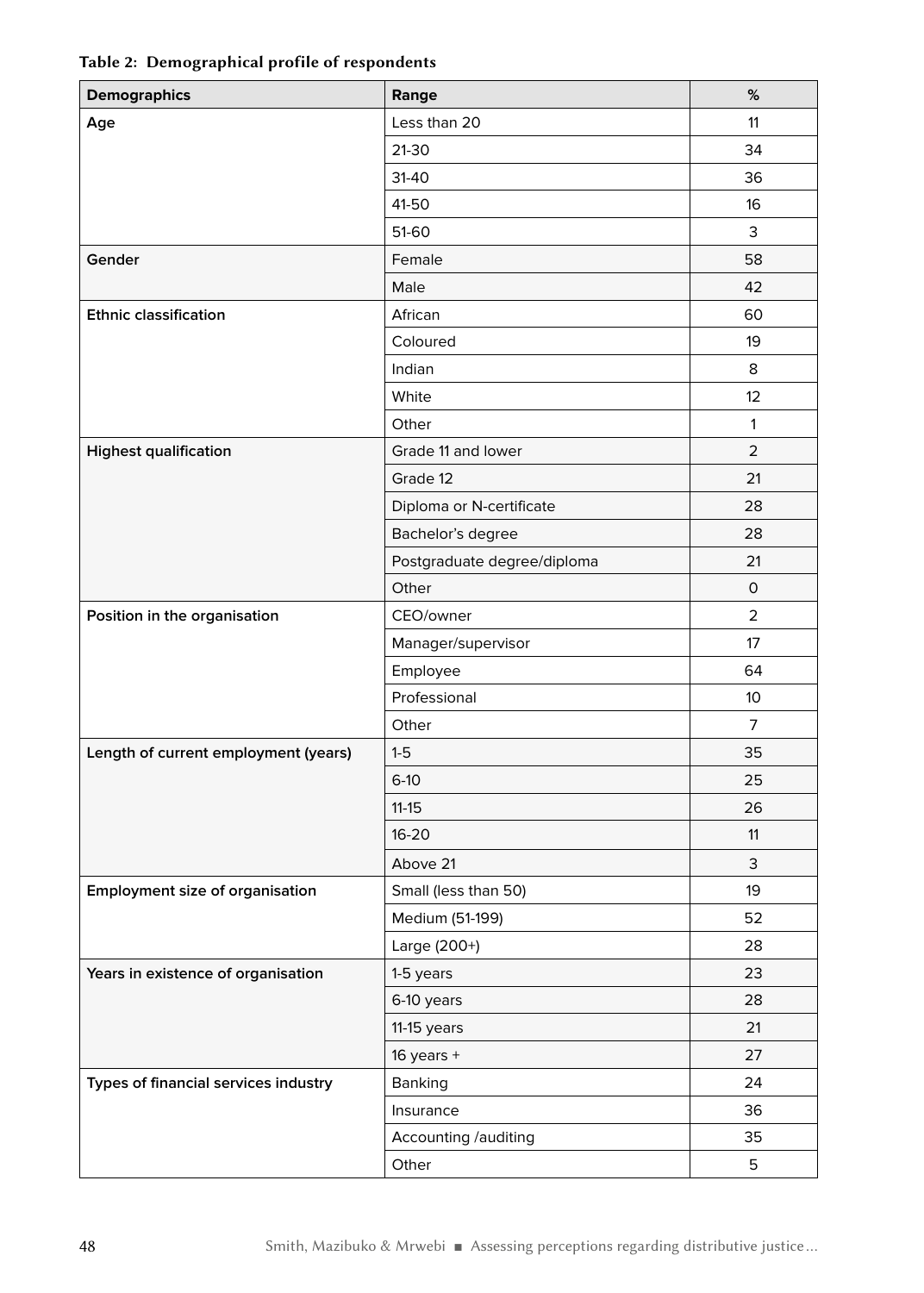### 8.2 Exploratory factor analysis results

Exploratory factor loadings are depicted in Table 3. Overall factor analysis results regarding perceptions of employees about the independent variables, organisational justice and the dependent variables (outcomes) are presented. The focus of this article will, however, only be distributive justice. Factor loadings of greater than 0.50 were considered. The items refer to statements in the questionnaire that have loaded onto each variable.

| <b>Latent variables/Factors</b>            | <b>Items</b>                                                             | <b>Minimum</b><br>loadings | <b>Maximum</b><br>loadings |
|--------------------------------------------|--------------------------------------------------------------------------|----------------------------|----------------------------|
| Trustworthiness of management (TM)         | TM1, TM2, TM3, TM4, TM5                                                  | 0.727291                   | 0.858662                   |
| Employee engagement (EE)                   | DM2, DM3, EO1, EO2, EO3, JD1,<br>JD2, JD3                                | 0.516432                   | 0.741926                   |
| Extrinsic rewards (EXT)                    | EXT1, EXT2, EXT3, EXT4, CW1,<br><b>CW2. CW3</b>                          | 0.525848                   | 0.717334                   |
| Intrinsic rewards (INT)                    | INT1, INT2, INT3, INT4, INT5                                             | 0.530590                   | 0.673112                   |
| Organisational transparency (OT)           | OT1, OT2, OT3, OT4, OT5, TWC1,<br>TWC <sub>2</sub>                       | 0.563910                   | 0.702738                   |
| Organisational climate (OC)                | SS1, SS2, SS3, SS4, SS5, OS1,<br>OS2, OS3, OS4, OS5, TWC3,<br>TWC4, TWC5 | 0.506946                   | 0.787994                   |
| Procedural-interactional justice (PIJ)     | PJ1, PJ2, PJ3, PJ4, PJ5, IJ1, IJ2,<br><b>IJ3, IJ4, IJ5</b>               | 0.632194                   | 0.772651                   |
| Distributive justice (DJ)                  | DJ1, DJ2, DJ3, DJ4, DJ5                                                  | 0.637878                   | 0.770535                   |
| Organisational citizenship behaviour (OCB) | OCB1, OCB2, OCB3, OCB4,<br>OCB5                                          | 0.636218                   | 0.885768                   |
| Reputable employee retention (RER)         | EB1, EB2, EB3, EB4, EB5, ER1,<br>ER2, ER3, ER4, ER5                      | 0.562053                   | 0.793370                   |

#### Table 3: Empirical factor structure

In Table 3, the first exploratory factor analysis conducted reveals that six independent (latent) variables could be identified, namely trustworthiness of management (TM), employee engagement (EE), extrinsic rewards (EXT), intrinsic rewards (INT), organisational transparency (OT) and organisational climate (OC). From the initial hypothetical model, rewards system loaded as two separate factors and two‑way communication loaded onto organisational climate. Items which did not load to a significant extent ( $p < 0.05$ ) were deleted and not used in subsequent analyses.

Table 3 further indicates that the respondents perceived organisational justice as a two-dimensional construct. All five items (PJ1, PJ2, PJ3, PJ4 and PJ5), which were meant to measure procedural justice and items which were meant to measure interactional justice (IJ1, IJ2, IJ3, IJ4 and IJ5) loaded onto one factor and are termed procedural-interactional justice (PIJ). All five items (DJ1, DJ2, DJ3, DJ4 and DJ5) intended to measure distributive justice loaded on a single factor (focus of this article). This implies that respondents view organisational justice as a two-dimensional concept. All five items (EB1, EB2, EB3, EB4 and EB5) which were meant to measure ethical behaviour and all five items which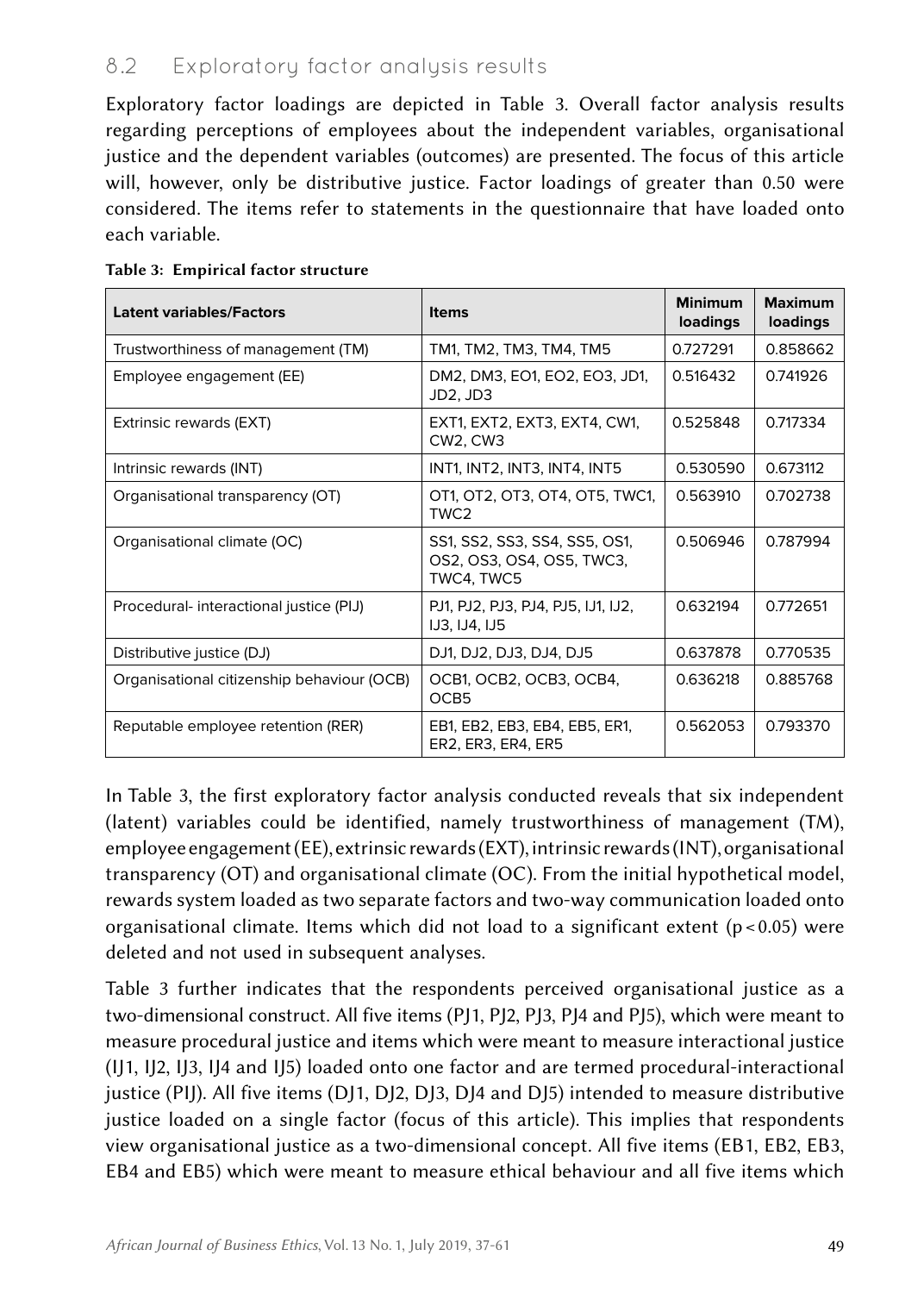were meant to measure employee retention loaded and combined onto another factor and are termed 'Reputable employee retention'. All five items (OCB1, OCB2, OCB3, OCB4 and OCB5) loaded onto a single factor, namely organisational citizenship behaviour. New variables were formed as a result of the discriminant validity assessment with the exploratory factor analysis, thus the original theoretical model had to be adapted.

### 8.3 Reliability of the measuring instrument

Table 4 shows the Cronbach's alpha values of the latent variables.

| <b>Latent variables/Factors</b>            | <b>Items</b>                                                          | alpha<br>values |
|--------------------------------------------|-----------------------------------------------------------------------|-----------------|
| Trustworthiness of management (TM)         | TM1, TM2, TM3, TM4, TM5                                               | 0.92            |
| Employee engagement (EE)                   | DM2, DM3, EO1, EO2, EO3, JD1, JD2, JD3                                | 0.90            |
| Extrinsic rewards (EXT)                    | EXT1, EXT2, EXT3, EXT4, CW1, CW2, CW3                                 | 0.90            |
| Intrinsic rewards (INT)                    | INT1. INT2. INT3. INT4. INT5                                          | 0.88            |
| Organisational transparency (OT)           | OT1, OT2, OT3, OT4, OT5, TWC1, TWC2                                   | 0.91            |
| Organisational climate (OC)                | SS1, SS2, SS3, SS4, SS5, OS1, OS2, OS3, OS4, OS5,<br>TWC3. TWC4. TWC5 | 0.95            |
| Distributive justice (DJ)                  | DJ1, DJ2, DJ3, DJ4, DJ5                                               | 0.89            |
| Organisational citizenship behaviour (OCB) | OCB1, OCB2, OCB3, OCB4, OCB5                                          | 0.85            |
| Reputable employee retention (RER)         | EB1, EB2, EB3, EB4, EB5, ER1, ER2, ER3, ER4, ER5                      | 0.93            |

Table 4: Cronbach's alpha coefficient of latent variables

Table 4 indicates the Cronbach's alpha coefficients of the latent variables based on the comprehensive exploratory factor analysis. Furthermore, Table 4 summarises the items which are regarded as measures of individual variables in the theoretical model following the exploratory factor analyses. The study retains trustworthiness of management (TM), employee engagement (EE), extrinsic rewards (EXT), intrinsic rewards (INT), organisational transparency (OT), organisational climate (OC), distributive justice (DJ), organisational citizenship behaviour (OCB) and reputable employee retention (RER), as their Cronbach's alpha values were above the cut‑off point. Table 5 indicates that all Cronbach's reliability coefficients are above 0.80, which is regarded as acceptable for the purpose of this study.

### 8.4 Descriptive statistics

Descriptive statistical analysis involved the calculation of measures of central location such as the mean, as well as measures of variability such as standard deviations, as presented in Table 5.

|  | Table 5: Descriptive statistics |  |
|--|---------------------------------|--|
|--|---------------------------------|--|

| Variable                           | Mean | <b>Standard deviation</b> |
|------------------------------------|------|---------------------------|
| Trustworthiness of management (TM) | 5.13 | 11.                       |
| Employee engagement (EE)           | 5.10 | I.O2                      |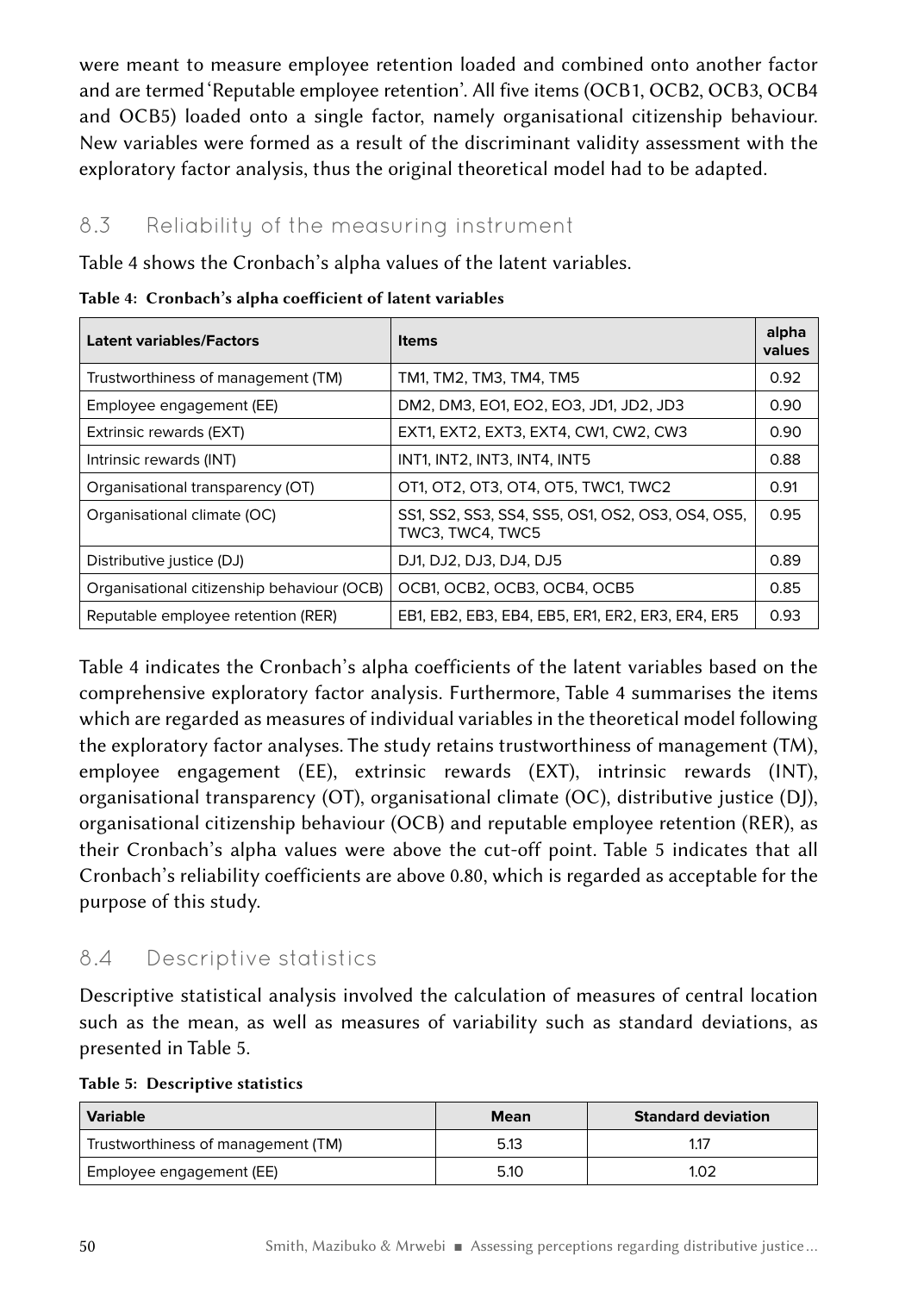| <b>Variable</b>                            | <b>Mean</b> | <b>Standard deviation</b> |
|--------------------------------------------|-------------|---------------------------|
| Extrinsic rewards (EXT)                    | 5.10        | 1.14                      |
| Intrinsic rewards (INT)                    | 5.23        | 1.10                      |
| Organisational transparency (OT)           | 5.25        | 1.09                      |
| Organisational climate (OC)                | 5.21        | 1.03                      |
| Distributive justice (DJ)                  | 5.19        | 1.19                      |
| Organisational citizenship behaviour (OCB) | 5.00        | 1.29                      |
| Reputable employee retention (RER)         | 5.36        | 1.03                      |

It appears that the mean values of all the variables cluster around point five (agree somewhat). Respondents thus agree to a certain extent that these six independent variables impact on distributive justice and result in these two outcomes (OCB and reputable employee retention). Reputable employee retention (RER) obtained the highest mean value and OCB the lowest mean value. It also appears that there is some variability around the mean scores (all above one). OCB obtained the highest standard deviations score.

### 8.5 Regression analysis

#### 8.5.1 The influence of trustworthiness of management, employee engagement, extrinsic and intrinsic rewards, organisational transparency and organisational climate on distributive justice

Table 6 shows the regression analysis results of the influence of the independent variables on distributive justice in the financial services industry.

|                                                    |                     | Regression summary for dependent variable:<br>Distributive justice (DJ) |          |                  |          |          |
|----------------------------------------------------|---------------------|-------------------------------------------------------------------------|----------|------------------|----------|----------|
| Parameter                                          | Beta b <sup>*</sup> | <b>Std Error</b>                                                        | в        | <b>Std Error</b> | T-value  | P-value  |
| Trustworthiness of management (TM)                 | 0.176               | 0.044                                                                   | 0.180    | 0.045            | 3.963    | $0.001*$ |
| Employee engagement (EE)                           | $-0.037$            | 0.055                                                                   | $-0.043$ | 0.065            | $-0.670$ | 0.5032   |
| Extrinsic rewards (EXT)                            | 0.205               | 0.056                                                                   | 0.213    | 0.058            | 3.656    | $0.001*$ |
| Intrinsic rewards (INT)                            | 0.039               | 0.059                                                                   | 0.043    | 0.064            | 0.671    | 0.5024   |
| Organisational transparency (OT)                   | 0.090               | 0.062                                                                   | 0.098    | 0.068            | 1.452    | 0.147    |
| Organisational climate (OC)                        | 0.336               | 0.059                                                                   | 0.386    | 0.067            | 5.707    | $0.001*$ |
| $R^2 = 0.45588017$<br>$R = 68%$<br>$* = p < 0.001$ | $F = 59.905$        | Std Error of estimate $P = 0.88362$ p<0.00000                           |          |                  |          |          |

Table 6: Regression analysis: The influence of trustworthiness of management, employee engagement, extrinsic and intrinsic rewards, organisational transparency and organisational climate on distributive justice

Table 6 indicates that trustworthiness of management ( $b = 0.180$ ,  $p < 0.001$ ) is positively related to distributive justice in the financial services industry. This indicates that management should make decisions in a fair manner in the organisation. Furthermore, extrinsic rewards ( $b = 0.213$ ,  $p < 0.001$ ) is positively related to distributive justice in the financial services industry. This indicates that management should ensure that each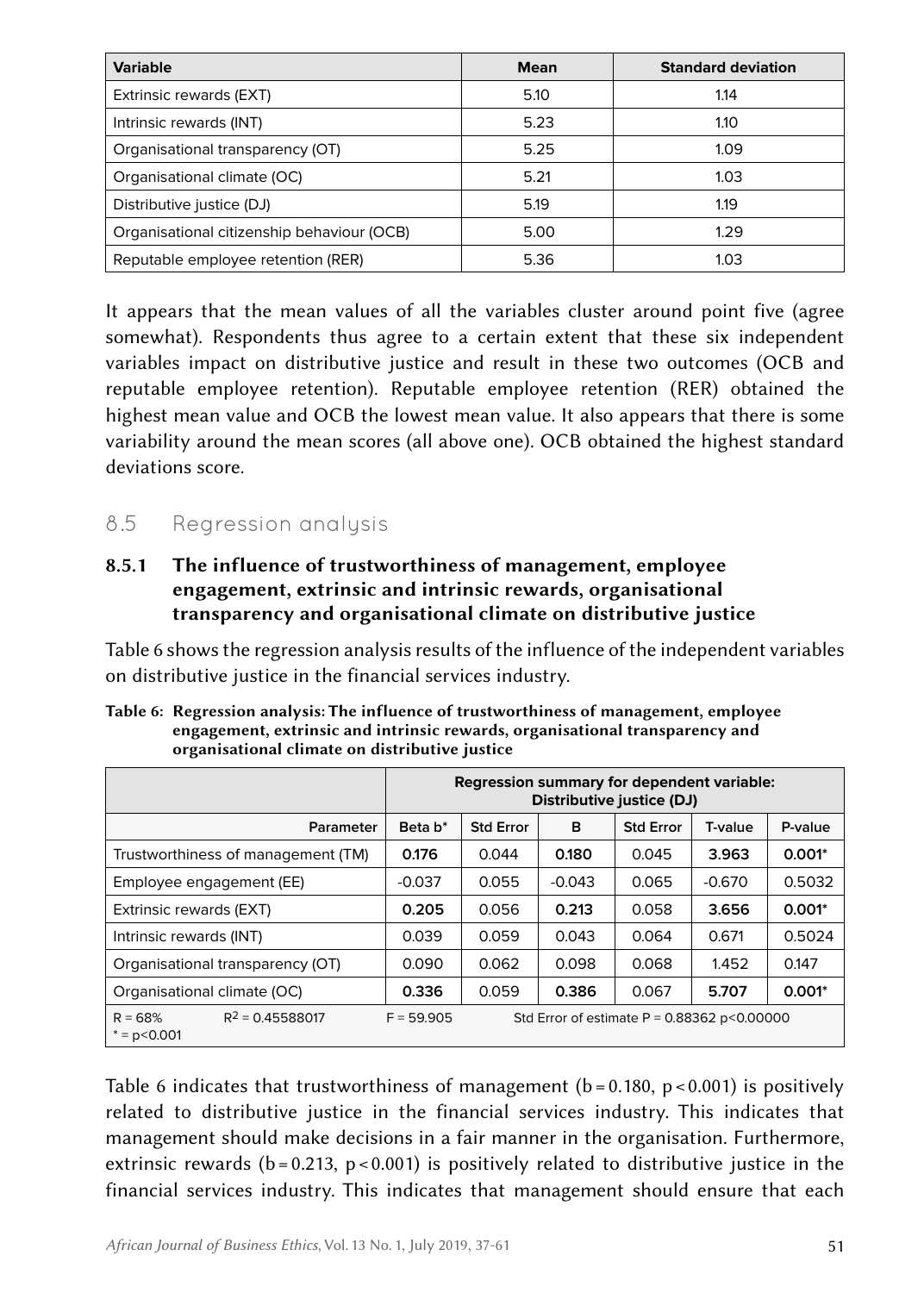employee's status in the hierarchical structure is satisfactory and is within the stage of their individual career. Table 6 shows that organisational climate as measured by supervisory style, organisational support and two-way communication ( $b = 0.386$ ,  $p < 0.001$ ) is positively related to distributive justice in the financial services industry. This indicates that respondents feel that management should involve employees when decisions that affect them are made in their organisations. Also, respondents feel that management should commit themselves towards the career development of the employees.

Table 6 further indicates  $\mathsf{R}^2$  of 0.456 and it explains 46% of variability in the model as explained by the moderating variable (distributive justice). Employee engagement as measured by decision-making, expression of opinions and job development  $(r = -0.037, NS)$ , intrinsic rewards ( $r = 0.039$ , NS) and organisational transparency ( $r = -0.090$ , NS) do not exert a significant influence on distributive justice in the financial services industry.

#### 8.5.2 The influence of distributive justice (DJ) on organisational citizenship behaviour and reputable employee retention (outcomes)

Table 7 shows the regression analysis results of the influence of distributive justice (DJ) on organisational citizenship behaviour and reputable employee retention in the financial services industry.

|                                                                        |                                        | Regression summary for dependent variable:<br>Organisational citizenship behaviour |                  |          |                  |         |         |
|------------------------------------------------------------------------|----------------------------------------|------------------------------------------------------------------------------------|------------------|----------|------------------|---------|---------|
|                                                                        | Parameter                              | Beta b <sup>*</sup>                                                                | <b>Std Error</b> | B        | <b>Std Error</b> | T-value | P-value |
| 0.124<br>0.114<br>0.048<br>0.052<br>2.400<br>Distributive justice (DJ) |                                        |                                                                                    |                  | $0.017*$ |                  |         |         |
| $R = 12%$                                                              | $R^2 = 0.01308712$                     | $F = 5.7551$<br>Std Error of estimate $P = 1.2869$ p<0.05                          |                  |          |                  |         |         |
|                                                                        |                                        | Regression summary for dependent variable:<br>Reputable employee retention         |                  |          |                  |         |         |
|                                                                        | Parameter                              | Beta b <sup>*</sup>                                                                | <b>Std Error</b> | B        | <b>Std Error</b> | T-value | P-value |
| Distributive justice (DJ)                                              |                                        | 0.613                                                                              | 0.038            | 0.533    | 0.033            | 16.181  | 0.147   |
| $R = 61%$<br>$* = p < 0.05$                                            | $R^2$ = 0.37628616<br>$** = p < 0.001$ | $F = 261.83$<br>Std Error of estimate $P = 0.81716$ p<0.00000                      |                  |          |                  |         |         |

Table 7: Regression analysis: Influence of distributive justice (DJ) on organisational citizenship behaviour and reputable employee retention

Table 7 shows that the  $R^2$  of 0.014 indicates that 1% of the variability in the model is explained by the variable 'Organisational citizenship behaviour'. Although distributive justice has a positive relationship with OCB ( $b = 0.124$ ,  $p < 0.05$ ), this relationship is weak. This indicates that distributive justice is effectively practised when employees are more prepared to work extra time to complete urgent tasks in their jobs. Table 7 also shows that the  $R<sup>2</sup>$  of 0.376 indicates that 37% of the variability in the model is explained by the variable 'Reputable employee retention'. This indicates that distributive justice has a positive relationship with reputable employee retention ( $b = 0.533$ , p $\lt 0.001$ ). This means that distributive justice is effectively practised in the financial services industry when all employees are treated with respect and recognised and rewarded for their integrity in the organisation. As a result of the formulation of the adapted model, the original hypotheses had to be reformulated.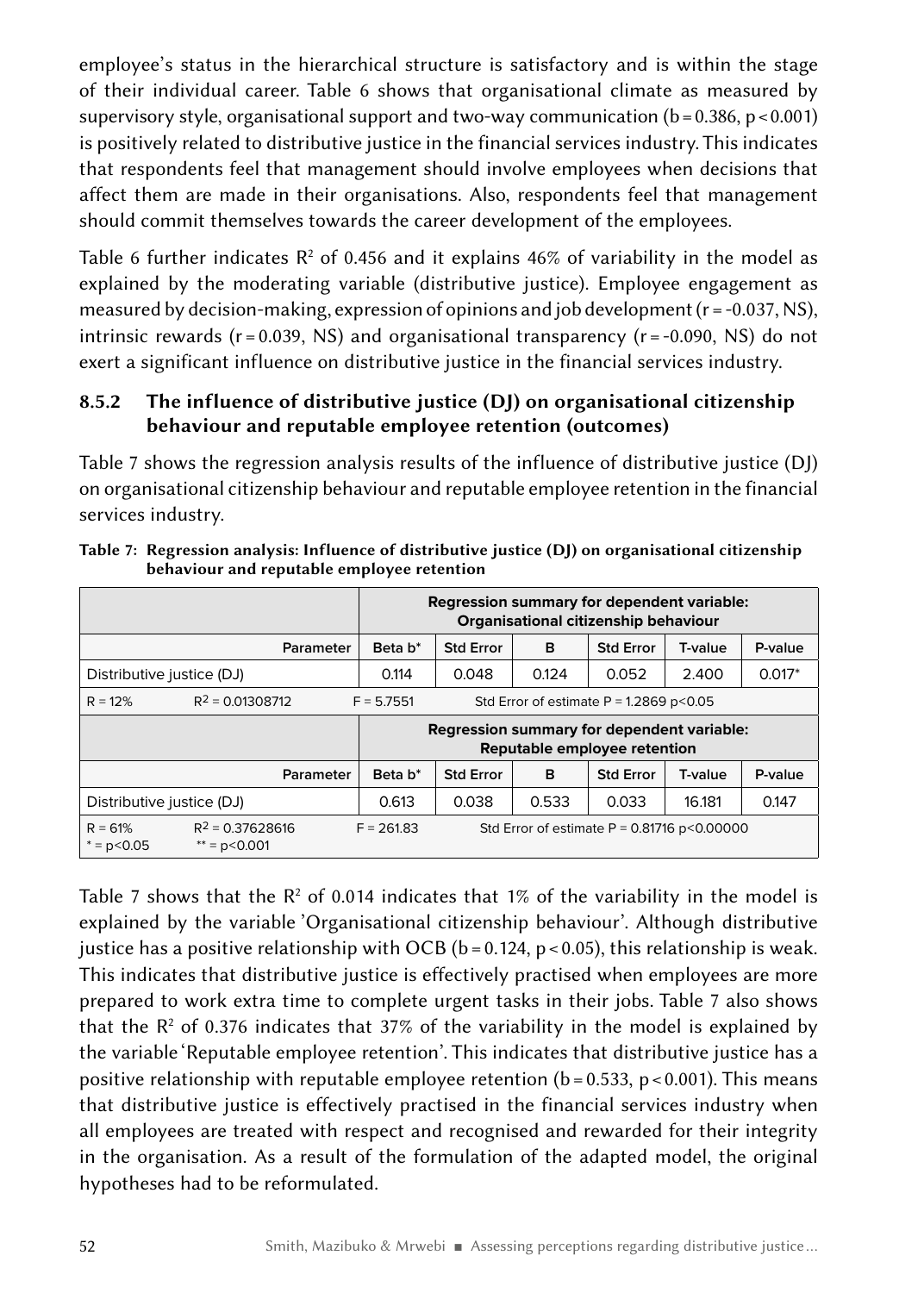## 9. Findings of hypothesised relationships

Table 8 indicates the findings of the hypothesised relationships and renamed hypotheses.

| No. of the<br>hypotheses    | First set of hypothesis and renamed /new hypothesis                                                                                                                                | Accepted/<br>rejected |
|-----------------------------|------------------------------------------------------------------------------------------------------------------------------------------------------------------------------------|-----------------------|
| HO <sup>1</sup>             | Trustworthiness of management does not influence distributive justice in<br>the financial services industry.                                                                       | Rejected              |
| H <sup>2</sup>              | Employee engagement (as measured by decision-making, expression of<br>opinions and job development) does not influence distributive justice in<br>the financial services industry. | Accepted              |
| H0 <sup>3</sup>             | Reward systems (as measured by extrinsic and intrinsic rewards) do not<br>influence organisational justice in the financial services industry.                                     |                       |
| H <sub>0</sub> 3.1          | Extrinsic rewards do not influence organisational justice related to<br>distributive justice in the financial services industry.                                                   | Rejected              |
| H <sub>0</sub> 3.2          | Intrinsic rewards do not influence distributive justice in the financial<br>services industry.                                                                                     | Accepted              |
| HO <sup>4</sup>             | Organisational transparency does not influence distributive justice in the<br>financial services industry.                                                                         | Accepted              |
| H <sub>0</sub> 5            | Two-way communication does not influence distributive justice in the<br>financial services industry.                                                                               | Accepted              |
| H <sub>0</sub> <sup>6</sup> | Organisational climate does not influence distributive justice in the<br>financial services industry.                                                                              | Rejected              |
| HO <sup>7</sup>             | Distributive justice does not influence organisational citizenship<br>behaviour in the financial services industry                                                                 | Rejected              |
| H0 <sup>8</sup>             | Distributive justice does not influence ethical behaviour in the financial<br>services industry                                                                                    | Accepted              |
| H <sub>0</sub> <sup>9</sup> | Distributive justice does not influence employee retention in the financial<br>services industry                                                                                   | Accepted              |
| H <sub>010</sub>            | Distributive justice does not influence reputable employee retention in<br>the financial services industry                                                                         | Rejected              |

|  |  | Table 8: Findings of hypothesised relationships |  |
|--|--|-------------------------------------------------|--|
|--|--|-------------------------------------------------|--|

It is evident from Table 8 that reward systems  $(H0<sup>3</sup>)$  had to be renamed, as respondents viewed it as a two‑dimensional concept of extrinsic and intrinsic rewards. Respondents also viewed ethical behaviour (H0<sup>8</sup>) and employee retention (H0<sup>9</sup>) as one concept and it was thus renamed as reputable employee retention. This could be visually illustrated by means of the revised model as indicated in Figure 2.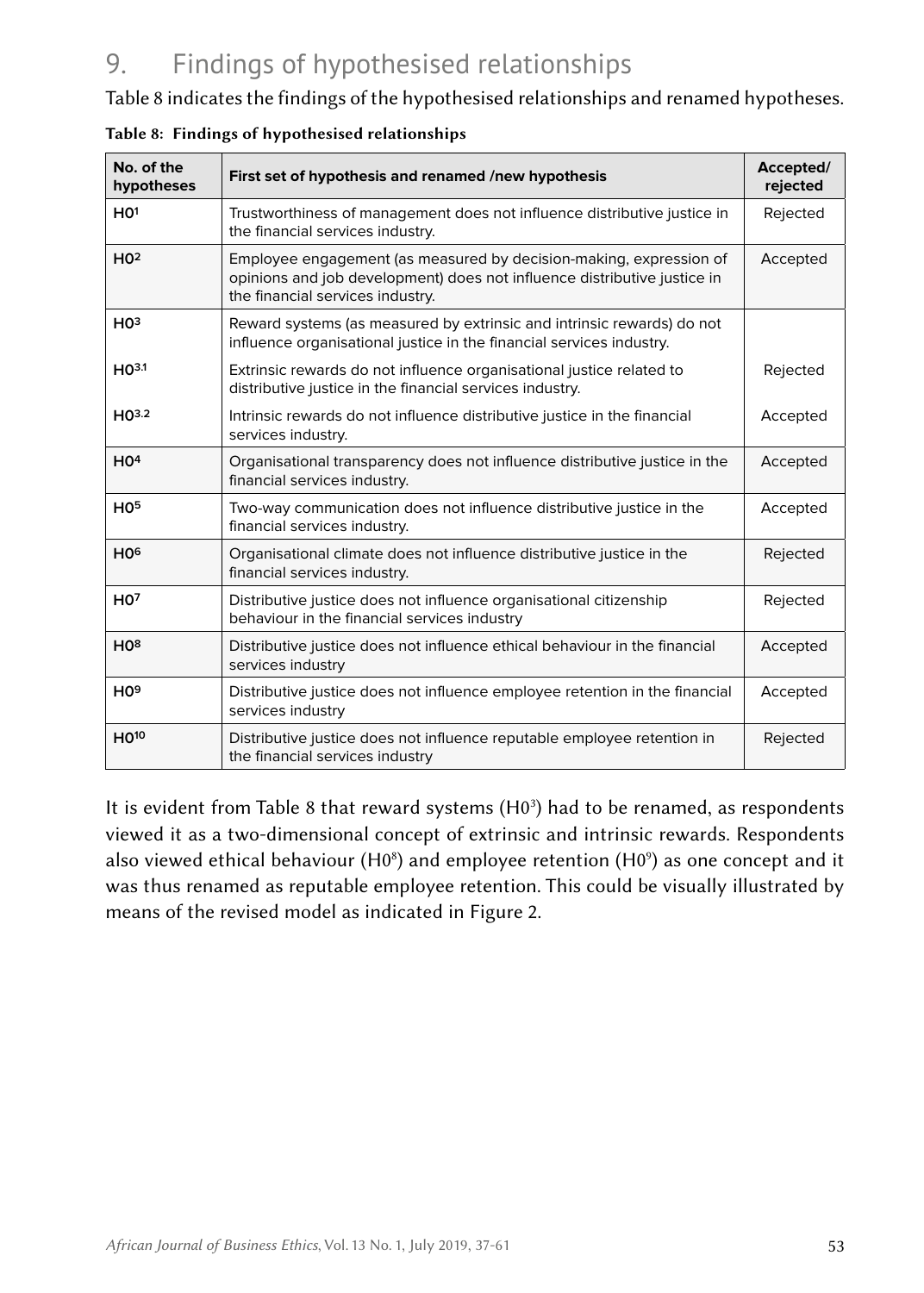

Figure 2: Revised hypothetical model

### 10. Conclusions and managerial implications

The empirical results of this study revealed that trustworthiness of management has a positive influence on distributive justice, as was also found by Saunders and Thornhill (2003) and Chory and Hubbell (2008). Respondents of this study viewed remuneration as a two-dimensional construct, namely extrinsic and intrinsic rewards. However, it appears that there is only a relationship between extrinsic rewards and distributive justice and these findings are consistent with Baer, Oldham and Cummings (2003:569) and Ajmal, Bashir, Abrar, Khan and Saqib (2015:470). The study findings also concur that organisational climate exerts a significant influence on distributive justice. These results are consistent with the study of Cooper, Cartwright and Early (2001) and Wayne, Shore, Bommer and Tetrick (2002).

It further appears that based on the empirical results of this study, employee engagement, intrinsic rewards and two‑way communication have no significant influence on distributive justice in the financial services industry in South Africa. Furthermore, the empirical results showed that distributive justice has a positive influence on organisational citizenship behaviour, as was also supported by Nandan and Azim (2015). There also appears to be a significant relationship between distributive justice and reputable employee retention as was also suggested by Coldwell and Perumal (2007).

The empirical findings revealed that employees believe that distributive justice is effectively practised when their work schedule is fair in accordance with their job description and they are compensated according to the skills required for their jobs. This implies that employees believe that distributive justice is properly practised in the financial services industry when management is making decisions in a fair manner. Furthermore, employees believe that distributive justice is properly and meaningfully practised when recognition is based on the merit of each employee's performance and when promotion criteria are consistently applied equally to all employees.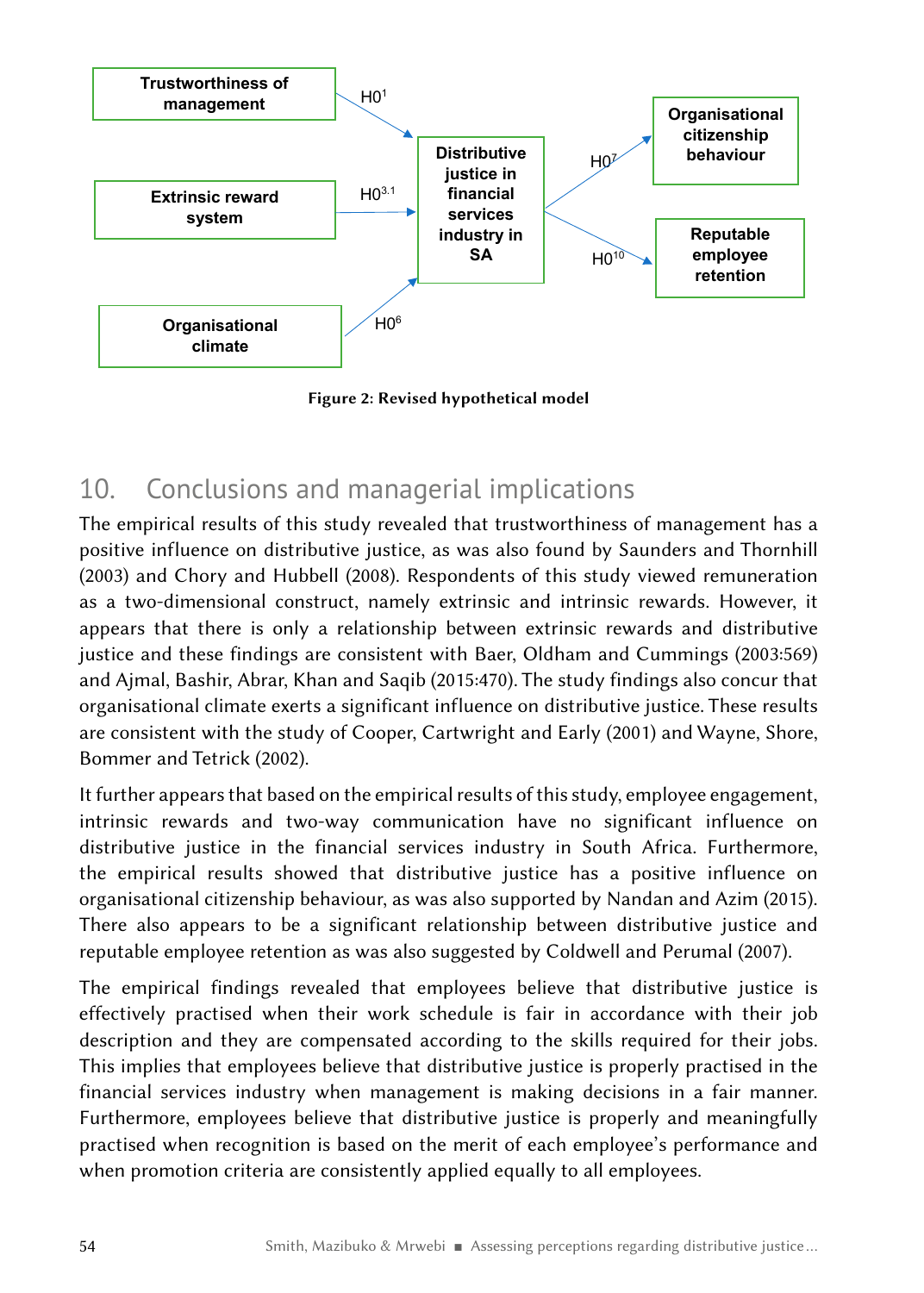Thus, it is recommended that for distributive justice to be effective in the organisation, management should:

- Ensure that the work schedule of each employee is fair in accordance with individual job descriptions.
- Employ and compensate employees according to the skills required and acquired for their jobs.
- Make decisions, for example, pertaining to allocation and performance of work, in a fair manner.
- Base recognition on the merit of each employee's performance.
- Consistently apply promotion criteria equally to all employees.
- Ensure that equality of opportunity is found when all members of a society or an organisation are allowed to participate in acquiring goods or rewards.
- Facilitate that equality of outcomes are more relative and do not guarantee that all members will receive the same number of goods – guarantee that equal work will produce an equal amount of goods.
- Endorse the principle of proportionality whereby if two workers performed the exact same job for the exact same length of time (with a similar amount of experience), then both workers should be able to acquire the same amount of goods or rewards.
- Ensure just and reasonable treatment of all employees in accordance with accepted rules or principles by respecting and advancing the human rights of all employees. Businesses can only flourish in societies in which human rights are respected, advanced and upheld.

Table 9 highlights some general guidelines for implementing distributive justice practices, as suggested by the statements in the measuring instrument. These distributive justice practices in terms of the independent variables (factors impacting justice) and dependent variables (outcomes of distributive justice) are linked to the statements or items in the measuring instrument.

| No.                                                                       | <b>Recommendations regarding:</b>                                                                               |  |  |
|---------------------------------------------------------------------------|-----------------------------------------------------------------------------------------------------------------|--|--|
|                                                                           | Influence of trustworthiness on distributive justice: Management should                                         |  |  |
| 1                                                                         | Ensure that integrity, loyalty and receptivity and value congruence are implemented within the<br>organisation. |  |  |
| 2                                                                         | Always fulfil its promises made to all employees.                                                               |  |  |
| 3                                                                         | Deal with employees in an honest and fair manner.                                                               |  |  |
| 4                                                                         | Apply and implement authority with fairness and compassion.                                                     |  |  |
| 5                                                                         | Follow organisational principles and procedures for successful execution of the job.                            |  |  |
| Influence of extrinsic rewards on distributive justice: Management should |                                                                                                                 |  |  |
| 6                                                                         | Reward all employees equally such as cash-based rewards and benefits.                                           |  |  |
| 7                                                                         | Actively interact with all employees regarding increment and performance bonuses.                               |  |  |
| 8                                                                         | Abide by the policies and principles of the organisations regarding the payment of employee<br>salaries.        |  |  |

Table 9: General guidelines regarding distributive justice practices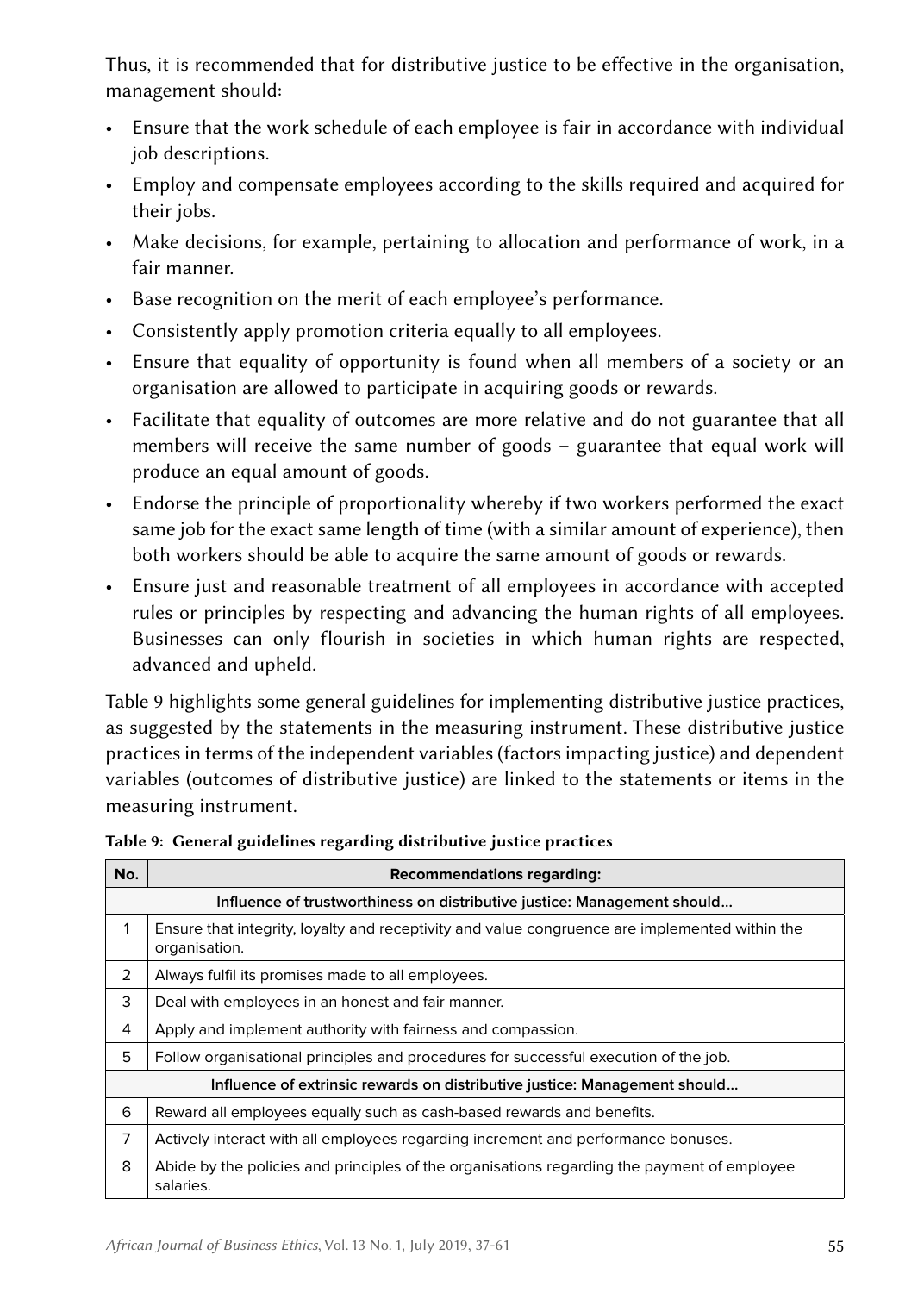| No.                                                                                          | <b>Recommendations regarding:</b>                                                                                            |  |  |
|----------------------------------------------------------------------------------------------|------------------------------------------------------------------------------------------------------------------------------|--|--|
| 9                                                                                            | Offer a variety of effective wellness programmes for their employees.                                                        |  |  |
| 10                                                                                           | Offer sufficient flexibility to reconcile personal life with their jobs.                                                     |  |  |
|                                                                                              | Influence of organisational climate on distributive justice: Management should                                               |  |  |
| 11                                                                                           | Involve employees when decisions that affect them are made.                                                                  |  |  |
| 12                                                                                           | Encourage collaboration between departments in order to promote the achievement of the stated<br>objectives.                 |  |  |
| 13                                                                                           | Show confidence in their subordinates by allowing them to work independently.                                                |  |  |
| 14                                                                                           | Create a favourable environment for employees to socially interact with other colleagues.                                    |  |  |
| 15                                                                                           | Commit themselves towards career development.                                                                                |  |  |
| Influence of distributive justice on organisational citizenship behaviour: Management should |                                                                                                                              |  |  |
| 16                                                                                           | Inspire employees to be committed to complete tasks by walking the extra mile.                                               |  |  |
| 17                                                                                           | Inspire employees to attend social functions that are not officially required but could enhance the<br>organisation's image. |  |  |
| 18                                                                                           | Inspire employees to defend co-workers who are spoken ill of by other workers or supervisors.                                |  |  |
| 19                                                                                           | Inspire employees to complete urgent tasks at hand, if possible, even outside normal working<br>hours.                       |  |  |
| 20                                                                                           | Inspire employees to take time to coach and mentor other co-workers to excel in successfully<br>completing tasks.            |  |  |
|                                                                                              | Influence of distributive justice on reputable employee retention: Management should                                         |  |  |
| 21                                                                                           | Recognise and reward employees with integrity.                                                                               |  |  |
| 22                                                                                           | Encourage employees to be actively concerned about stakeholders' interests.                                                  |  |  |
| 23                                                                                           | Train employees to strictly comply with legal and professional standards when executing their jobs.                          |  |  |
| 24                                                                                           | Offer sufficient flexibility to allow employees to reconcile their personal lives with their jobs.                           |  |  |
| 25                                                                                           | Offer various career advancement opportunities in doing expected tasks.                                                      |  |  |

## 11 Contributions of the research

Some of the contributions of this study relevant to this article are identified below.

- The findings of this study have contributed to the body of knowledge in financial services literature in South Africa by developing a theoretical model of organisational justice, and specifically distributive justice, for this article.
- The study has made a unique contribution to the field of organisational justice as, for the first time in the literature, it has identified two aspects of measuring organisational justice perceptions, namely procedural-interactional justice and distributive justice (focus of this article).
- The findings can inform financial services firms about financial services policy formulations so as to assist with the implementation of distributive justice practices.
- The study has provided useful and practical guidelines to organisations so as to ensure effective strategising and management of distributive justice that could enhance their local and global competitiveness and long-term survival.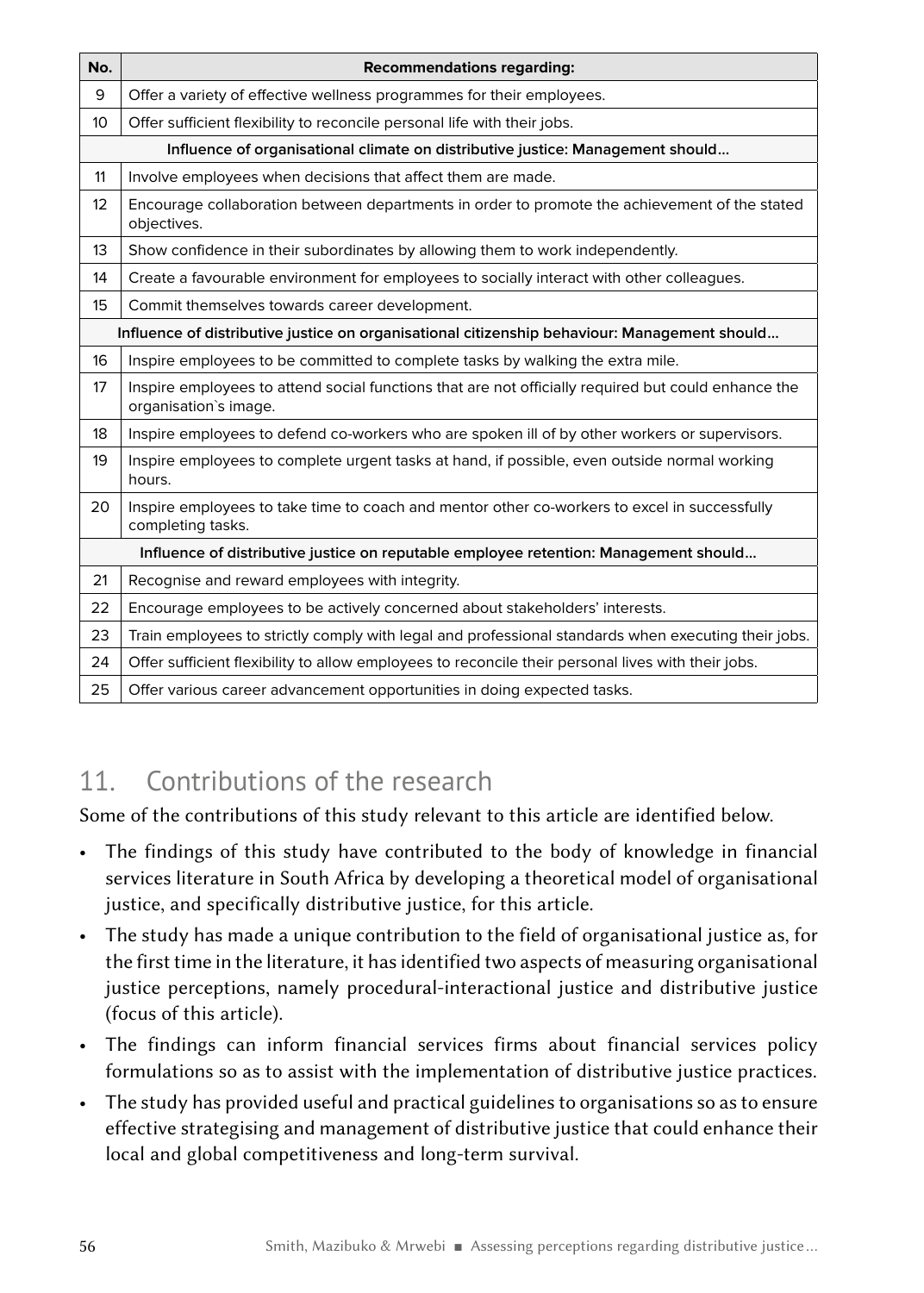## 12. Limitations of the study

Limitations include the following:

- The limited sample is acknowledged, focusing on only four provinces in South Africa. Further studies could include other provinces as well.
- The structured closed-ended nature of the questionnaire could have limited the opinions of the respondents.
- The public financial services, such as Auditor General, were not considered.
- Employees who advocate fairness may have responded more readily than others, thus resulting in sample bias.

### References

- Ajmal, A., Abrar, M., Bashir, M., Khan, M. & Sagib, S. (2015). The effects of intrinsic and extrinsic rewards on employee attitudes: Mediating role of perceived organisational support. *Journal of Science and Management*, 8(4):461‑476.<https://doi.org/10.4236/jssm.2015.84047>
- Al-Tit, A.A. & Hunitie, M. (2015). The mediating effect of employee engagement between its antecedents and consequences. *Journal of Management Research*, 7(5):47‑62. <https://doi.org/10.5296/jmr.v7i5.8048>
- Anik, L., Aknin, L.B., Norton, M.I. & Dunn, E.W. (2009). *Feeling good about giving: The benefits (and costs) of self-interested charitable behavior.* Harvard Business School Marketing Unit Working Paper No. 10‑012. <https://doi.org/10.2139/ssrn.1444831>
- Baer, M., Cummings, A. & Oldham, G.R. (2003). Reward creativity: When does it really matter? *The Leadership Quarterly*, 14(1):569‑586. [https://doi.org/10.1016/S1048-9843\(03\)00052-3](https://doi.org/10.1016/S1048-9843(03)00052-3)
- Bikhani, N. (2017). *The role of financial services in society.* The South African Insurance Industry Survey 2107. Johannesburg: KPMG. 19‑24.
- Botha, C. (2015). Sharing insight on key industry issues. *The Southern Africa Financial Services Journal*. New York: PricewaterhouseCoopers.
- Butt, S. & Atif, M. (2015). Exploring the role of organisational justice as an antecedent of psychological ownership. *Transactions on Education and Social Sciences*, 7(1):36‑50.
- Buys, P.W. & Van Niekerk, E. (2014). The South African financial services industry's integrated reporting compliance with global reporting initiative framework. *Bank and Bank System*, 9(4):107‑115.
- Carter, M.Z., Mossholder, K.W. & Harris, J.N. (2018). Congruence effects of contingent reward leadership intended and experienced on team effectiveness: The mediating role of distributive justice climate. *Journal of Occupational and Organizational Psychology*, 91(3):465‑485.<https://doi.org/10.1111/joop.12210>
- Chory, R.M. & Hubbell, A.P. (2008). Organizational justice and managerial trust as predictors of antisocial employee responses. *Communication Quarterly*, 56(4):357‑375.<https://doi.org/10.1080/01463370802448121>
- Cojocaru, D.N. & Stoican, C. (2010). Diagnosis of organisational climate as mean of management of communication. *International Journal of Administration*, 19(1):5‑26.
- Coldwell, D.A.L. & Perumal, S. (2007). Perceptions of the measurability, importance and effects of work equity on job satisfaction and work motivation: An exploratory study of the utility of equity theory. *Alternation*, 14(1):197‑217.
- Colquitt, J.A. & Rodell, J.B. (2011). Justice, trust and trustworthiness: A longitudinal analysis integrating the theoretical perspective. *Academy of Management Journal*, 54(6):1183‑1206. [https://doi.org/10.5465/](https://doi.org/10.5465/amj.2007.0572) [amj.2007.0572](https://doi.org/10.5465/amj.2007.0572)
- Colquitt, J.A. & Zipay, K.P. (2015). Justice, fairness and employee reactions. *Annual Review of Organizational Psychology and Organizational Behavior*, 2:11.1‑11.25. [https://doi.org/10.1146/annurev](https://doi.org/10.1146/annurev-orgpsych-032414-111457)[orgpsych-032414-111457](https://doi.org/10.1146/annurev-orgpsych-032414-111457)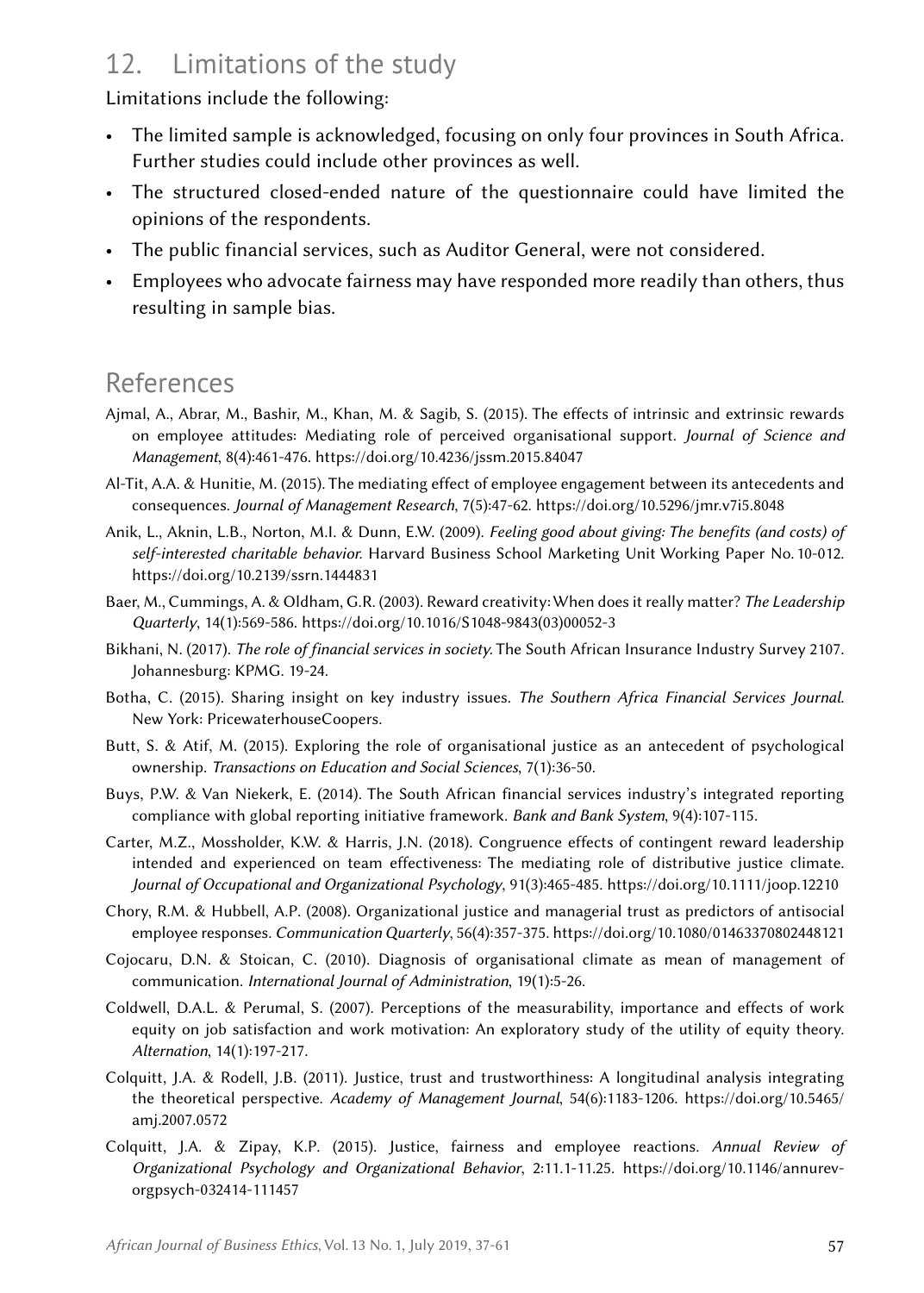- Cooper, C.L., Cartwright, S. & Earley, P.C. (2001). *The international handbook of organisational culture and climate*. Chichester: Wiley.
- Crawshaw, J.R., Cropanzano, R., Bell, C.M. & Nadisic, T. (2013). Organizational justice: New insights from behavioural ethics. *Human Relations*, 66(7):885‑904. <https://doi.org/10.1177/0018726713485609>
- Cropanzano, R. & Ambrose, M.L. (2001). *Procedural and distributive justice are more similar than you think: A Monistic perspective and a research agenda*. California: Stanford University Press. 119‑151.
- Cropanzano, R., Bowen, D.E. & Gilliland, S.W. (2007). The management of organisational justice. *Academy of Management Perspectives*, 21(4):34‑48.<https://doi.org/10.5465/amp.2007.27895338>
- Cropanzano, R. & Greenberg, J. (1997). *Progress in organisational justice: Tunnelling through the maze.* New York: John Wiley & Sons.
- De Cremer, D., Mayer, D. & Schminke, M. (2010). On understanding ethical behaviour and decision making: A behavioural business ethics approach. *Business Ethics Quarterly*, 20(1):1‑6. [https://doi.org/10.5840/](https://doi.org/10.5840/beq20102012) [beq20102012](https://doi.org/10.5840/beq20102012)
- Drahos, P. (2017). *Regulatory theory: Foundations and applications*. Action: Australian National University Press.
- Dutton, J.E. & Ragins, B.R. (2017). *Exploring positive relationships at work*. London: Routledge. [https://doi.org/](https://doi.org/10.4324/9781315094199) [10.4324/9781315094199](https://doi.org/10.4324/9781315094199)
- Festinger, L.A. (1954). A theory of social comparison processes. *Human Relations*, 7(2):117‑140. [https://doi.org/](https://doi.org/10.1177/001872675400700202) [10.1177/001872675400700202](https://doi.org/10.1177/001872675400700202)
- Gomes, E., Mellahi, K., Sahadev, S. & Harvey, A. (2017). Perceptions of justice and organisational commitment in international mergers and acquisitions. *International Marketing Review*, 34(5):582‑605. [https://doi.org/](https://doi.org/10.1108/IMR-02-2014-0046) [10.1108/IMR-02-2014-0046](https://doi.org/10.1108/IMR-02-2014-0046)
- Greenberg, J. & Baron, R.A. (2008). *Behaviour in organisations*. 7th edition. New Jersey: Prentice Hall.
- Haliru, M. & Mokhtar, S.S.M. (2015). The mediating effect of perceived safety and trust on the relationship between perceived justice and customer loyalty in the Nigerian airline industry. *International Journal of Management Sciences and Business Research*, 4(10):1‑7.
- Hatfield, E., Salmon, M. & Rapson, R.L. (2011). Equity theory and social justice. *Journal of Management, Spirituality & Religion*, 8(2):101‑121.<https://doi.org/10.1080/14766086.2011.581818>
- Hausknecht, J., Rodda, J.M. & Howard, M.J. (2009). Targeted employee retention. Performance based and job related differences in reported reasons for staying. *Human Resources Management*, 48(2):269‑288. <https://doi.org/10.1002/hrm.20279>
- Haydin, M. (2018). *The notion of equality*. New York: Routledge.<https://doi.org/10.4324/9781315199795>
- Homans, G.C. (1961). *Social behaviour: Its elementary forms*. London: Routledge & Kegan Paul.
- Kang, D. (2007). Perceived organisational justice as predictor of employee motivation to participate in training. *Research and Practise in Human Resources Management*, 15(1):89‑107.
- Khan, I., Shahid, M., Nawab, S. & Wali, S.S. (2013). Influence of intrinsic and extrinsic rewards on employee performance: The banking sector of Pakistan. *Academic Research International*, 4(1):282‑291.
- Kim, W. & Park, J. (2017). Examining structural relationships between work engagement, organizational procedural justice, knowledge sharing, and innovative work behavior for sustainable organizations. *Sustainability*, 9(2). <https://doi.org/10.3390/su9020205>
- Konovsky, M.A. & Pugh, S.D. (1994). Citizenship behaviour and social exchange. *Academy Management Journal*, 37(1):656‑669.<https://journals.aom.org/doi/10.5465/256704>
- Lamont, J. (2017). *Distributive justice*. London: Routledge. <https://doi.org/10.4324/9781315257563>
- Lather, A.S. & Kaur, S. (2017). *Proceedings of international conference on strategies in volatile and uncertain environment for emerging markets*. New Delhi: Indian Institute of Technology, 14‑15 July 2017.
- Lavelle, J.J., Rupp, D.E. & Brockner, J. (2007). Taking a multi-foci approach to the study of justice, social exchange and citizenship behaviour: The target similarity model. *Journal of Management*, 33(1):841‑866. <https://doi.org/10.1177/0149206307307635>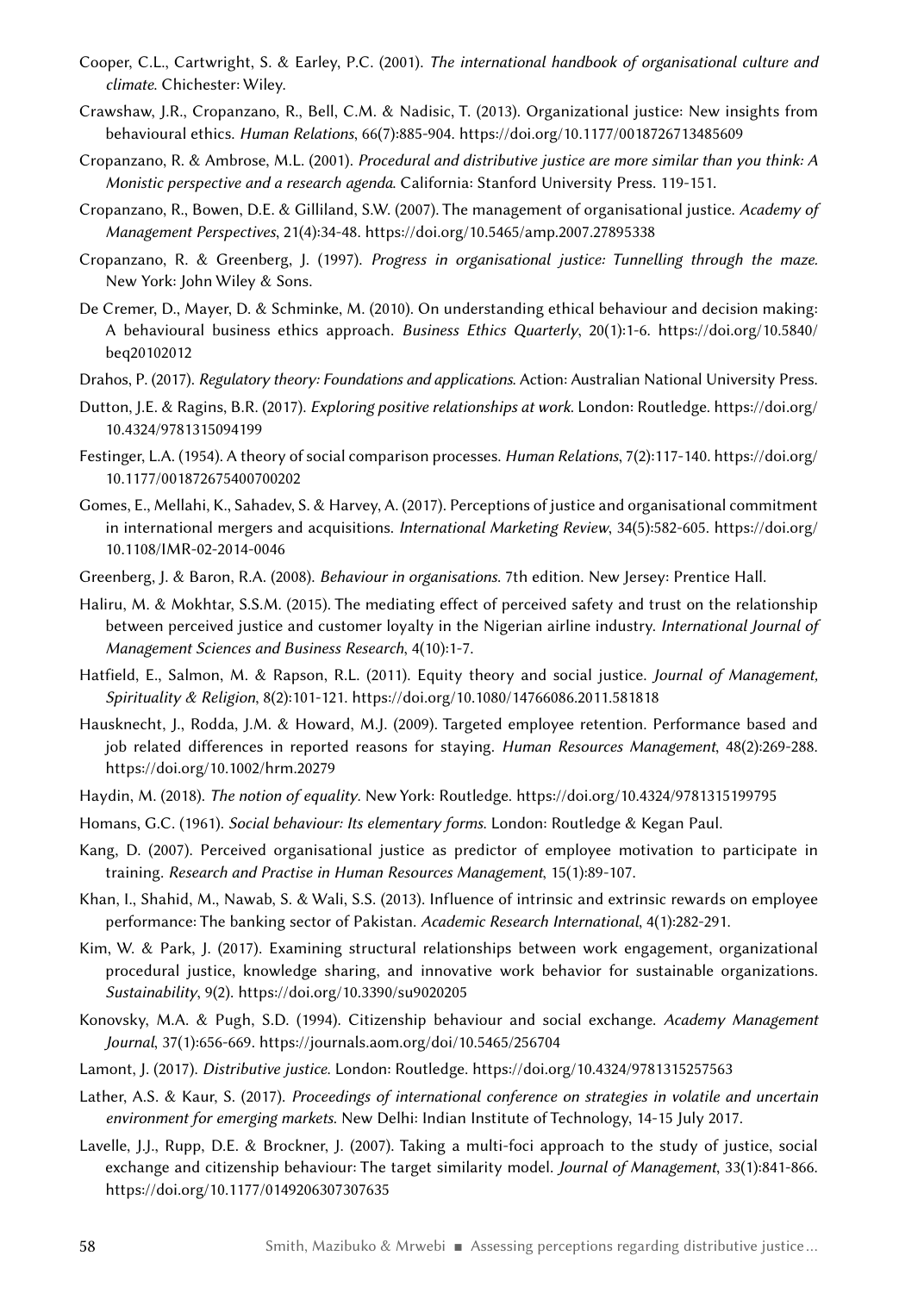- Ledimo, O. (2015). Development and validation of an organisational justice measurement instrument for a South African context. *Risk Governance & Control: Financial Markets & Institutions*, 5(1):27‑38. [https://doi.org/](https://doi.org/10.22495/rgcv5i1art3) [10.22495/rgcv5i1art3](https://doi.org/10.22495/rgcv5i1art3)
- Leventhal, G.S., Karuza, J. & Fry, W.R. (1980). Beyond fairness: A theory of allocation preferences. In: G. Mikula (ed.). *Justice in social interaction*. New York: Springer-Verlag.
- Lown, C.S., Osler, C.L., Strahan, P.E. & Sufi, M. (2000). The changing landscape of the financial services industry. What lies ahead? *FRB of New York Economic Policy Review*, 6(4):39‑55.
- Maiese, M. (2013). *Distributive justice*: *Beyond intractability*. Colorado: University of Colorado.
- Markos, S. & Sridevi, M. (2010). Employee engagement: The key to improving performance. *International Journal of Business Management*, 5(12):89‑96. <https://doi.org/10.5539/ijbm.v5n12p89>
- Martins, N. & Von der Ohe, H. (2003). Organisational climate measurement new and emerging dimensions during a period of transformation. *South African Journal of Labour Relations*, 27(3/4):41‑58.
- Moliner, C, Cropanzano, R & Martínez-Tur, V. (2017). *Organizational justice: International perspectives and conceptual advances*. Oxon: Routledge.<https://doi.org/10.4324/9781315648194>
- Morsing, M. & Schultz, M. (2006). Corporate social responsibility communication: Stakeholder information, response and involvement strategies. *Business Ethics: A European Review*, 15(4):323‑338. [https://doi.org/](https://doi.org/10.1111/j.1467-8608.2006.00460.x) [10.1111/j.1467-8608.2006.00460.x](https://doi.org/10.1111/j.1467-8608.2006.00460.x)
- Muchinsky, P.M. (2003). *Psychology applied to work.* Belmont: Thomson Learning.
- Nandan, T. & Azim, A.M.M. (2015). Organizational justice and organizational citizenship behaviour: The mediating role of psychological capital. *American International Journal of Social Science*, 4(6):148‑156.
- Neuman, W.L. (2003). *Social research methods: Qualitative and quantitative approaches*. 5th edition. Boston: Pearson.
- Niehoff, B.P. & Moorman, R.H. (2010). Does perceived support mediate the relationship between procedural justice and organisational citizenship behaviour? *Academy of Management Journal*, 41(3):351-357. <https://doi.org/10.5465/256913>
- Noordin, F., Omar, S., Sehan, S. & Idrus, S. (2010). Organisational climate and its influence on organisational commitment. *International Business and Economics Research Journal*, 9(2):1‑10. [https://doi.org/10.19030/](https://doi.org/10.19030/iber.v9i2.516) [iber.v9i2.516](https://doi.org/10.19030/iber.v9i2.516)
- Nwokocha, I. & Iheriohanma, E.B.J. (2012). Emerging trends in employee retention strategies in a globalizing economy: Nigeria in focus. *Asian Social Science*, 8(10):198‑207. <https://doi.org/10.5539/ass.v8n10p198>
- O'Brien M. (2017). Social work and the practice of social justice: An initial overview. *Aotearoa New Zealand Social Work*, 21(1‑2):1‑10.
- Ololube, N.P. (2016). *Handbook of research on organizational justice and culture in higher education institutions*. Hersey: Information Science Reference.<https://doi.org/10.4018/978-1-4666-9850-5>
- Organ, D.W., Podsakoff, P.M. & Mackenzie, S.B. (2006). *Organizational citizenship behavior: Its nature, antecedents, and consequences*. Thousand Oaks, CA: SAGE.
- Pettigrew, A.M. (2014). *The politics of organisational decision-making*. Oxon: Routledge. [https://doi.org/10.4324/](https://doi.org/10.4324/9781315824116) [9781315824116](https://doi.org/10.4324/9781315824116)
- Rani, R., Garg, P. & Rastogi, R. (2012). Organizational justice and psychological wellbeing of police employees: A relationship study. *International Journal of Advances in Management and Economics*, 1(5):183‑194.
- Rawlins, B. (2008). Measuring the relationship between organizational transparency and employee trust. *Public Relations Journal*, 2(2):1‑21. <https://doi.org/10.1080/10627260802153421>
- Reiche, B.S., Cardona, P., Lee, Y.T. & Canela, M. (2014). Why do managers engage in trustworthy behavior? A multilevel cross-cultural study in 18 countries. *Personnel Psychology*, 67(1):61‑98. [https://doi.org/](https://doi.org/10.1111/peps.12038) [10.1111/peps.12038](https://doi.org/10.1111/peps.12038)
- Resher, N. (2018). *Fairness: Theory and practice of distributive justice*. New York: Routledge.
- Rhoades, L. & Eisenberg, R. (2002). Perceived organisational support: A review of literature. *Journal of Applied Psychology*, 87(4):698‑714. <https://doi.org/10.1037/0021-9010.87.4.698>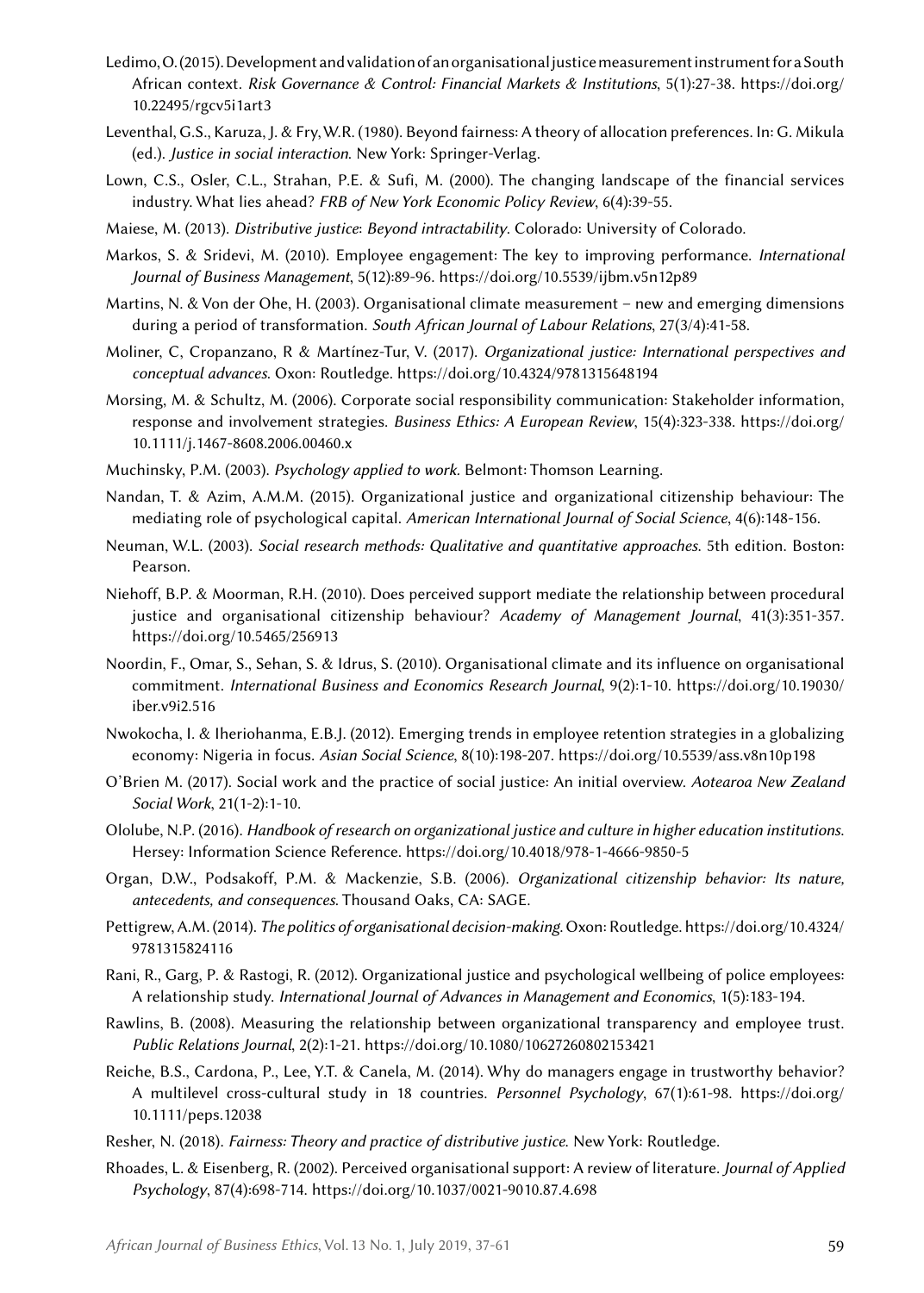- Roy, S.K., Devlin, J.F. & Sekhon, H. (2015). The impact of fairness on trustworthiness and trust in banking. *Journal of Marketing Management*, 31(10):996‑1017. <https://doi.org/10.1080/0267257X.2015.1036101>
- Rubina, Y, Umar, F. & Fahad, A. (2013). Impact of reward on organizational performance: Empirical evidence from telecom sector of Pakistan. *Journal of Basic and Applied Scientific Research*, 3(5):938‑946.
- Rupp, D.E. (2011). An employee-cantered model of organisational justice and social responsibility. *Organisational Psychology Review*, 1(1):72‑94. <https://doi.org/10.1177/2041386610376255>
- Rupp, D.E., Wright, P.M., Aryee, S. & Luo, Y. (2015). Organizational justice, behavioral ethics, and corporate social responsibility: Finally the three shall merge. *Management and Organization Review*, 11(1):15‑24. <https://doi.org/10.1017/mor.2015.8>
- Samuel, M.O. & Chipunza, C. (2009). Employee retention and turnover: Using motivational variables as panacea. *African Journal of Business Management*, 3(8):410‑415.
- Saunders, M.N.K. & Thornhill, A. (2003). Organizational justice, trust and the management of change. An exploration. *Personnel Review*, 32(3):360‑375. <https://doi.org/10.1108/00483480310467660>
- Schnakenberg, A.K. & Tomlinson, E.C. (2016). Organizational transparency: A new perspective on managing trust in organisation–stakeholder relationships. *Journal of Management*, 42(7):1784‑1810. [https://doi.org/](https://doi.org/10.1177%2F0149206314525202) [10.1177%2F0149206314525202](https://doi.org/10.1177%2F0149206314525202)
- Shah, N., Anwar, S. & Irani, Z. (2017). The impact of organisational justice on ethical behaviour. *International Journal of Business Innovation and Research*, 12(2):240‑258. <https://doi.org/10.1504/IJBIR.2017.10001664>
- Sjahruddin, H., Sudiro, A.A. & Normijati, L.D. (2013). Organisational justice, organisational commitment and trust in manager as predictor of organisational citizenship behaviour. *Interdisciplinary Journal of Contemporary Research in Business*, 4(12):133‑141.
- Smit, P.J. & Cronje, D.J. (2002). *Management principles*: *A contemporary edition forAfrica*. London: McGraw Hill.
- Snelgar, R.J., Renard, M. & Venter, D. (2013). An empirical study of the reward preferences of South African employees. *SA Journal of Human Resource Management/SA Tydskrif vir Menslikehulpbronbestuur*, 11(1):84‑97. <https://doi.org/10.4102/sajhrm.v11i1.351>
- Srivastava, U.R. (2015). Multiple dimensions of organizational justice and work-related outcomes among health-care professionals. American Journal of Industrial and Business Management, 5:666-685. <https://doi.org/10.4236/ajibm.2015.511067>
- StatsSA. (2017). *Economic sectors that contribute to South Africa's GDP: Q3 2017*. Pretoria: Statistics South Africa.
- Sturges, P. (2007). *What is this absence called transparency?* Proceedings of the International Center for Information Ethics (ICIE) Conference. Pretoria, South Africa. 5‑7 February.
- Taran, P. & Gächter, A. (2012). *Achieving equality in intercultural workplaces*. Dublin: Irish Human Rights and Equality Commission.
- Thompson, N. (2018). *Promoting equality*. London: Palgrave.
- Treviño, K.L., Butterfield, K.D. & McCabe, D.L. (2001). The ethical context in organizations: Influences on employee attitudes and behaviors. In: J. Dienhart, D. Moberg & R. Duska (eds.). *The next phase of business ethics: Integrating psychology and ethics.* (Research in Ethical Issues in Organizations, Volume 3)*.* Bingley, UK: Emerald Group Publishing. 301‑337. [https://doi.org/10.1016/S1529-2096\(01\)03018-8](https://doi.org/10.1016/S1529-2096(01)03018-8)
- Trevińo, L.K., Weaver, G.R. & Reynolds, S.J. (2006). Behavioural ethics in organisations: A review. *Journal of Management*, 32(6):951‑990.<https://doi.org/10.1177/0149206306294258>
- Veloso, E.F.R., Da Silva, R.C., Dutra, J.S., Fischer, A.L. & Trevisan, L.N. (2014). Talent retention strategies in different organizational contexts and intention of talents to remain in the company. *Journal on Innovation and Sustainability*, (1):49‑61.<https://doi.org/10.24212/2179-3565.2014v5i1p49-61>
- Versosa, C.C. & Garcia, H.R. (2009). *Building commitment to reform through strategic communication: The five key decisions*. Washington: The World Bank. <https://doi.org/10.1596/978-0-8213-7621-8>
- Wan, H.L. (2017). Relationship between organisational justice and organisational citizenship behaviour: Examining the mediating role of job satisfaction. In: *Management and Organization: Concepts, Tools and Applications*. Harlow, MA: Pearson. 77‑97.<https://doi.org/10.18515/dBEM.M2017.n02.ch07>